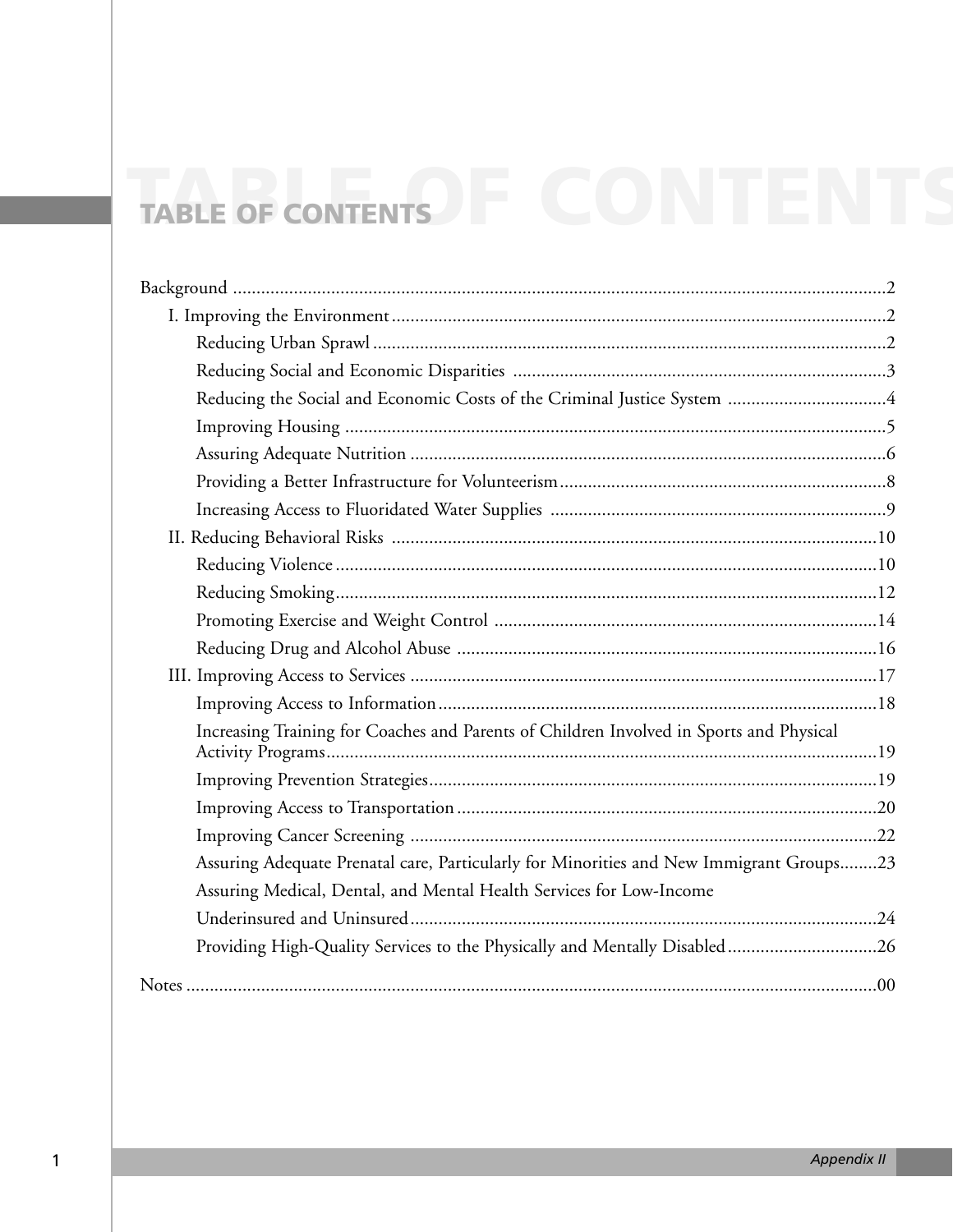# **APPENDIX II APPENDIX II**

*WHAT WORKS: STRATEGIES FOR IMPROVING THE HEALTH AND QUALITY OF LIFE OF A POPULATION*

# **Background**

The sponsors of this project requested that, as a part of our literature review, we do a scan of the issues surrounding health and quality-of-life problems for populations in general in areas of particular interest to the steering committee. The committee was interested in approaches and strategies that had been tried elsewhere that might be useful to explore further for possible adaptation within Montgomery County.

We searched Web resources and literature databases available through the Temple University Library system (such as Ovid, Lexis-Nexis). While the review served as useful background for us in completing the report, given the time constraints, however, we could touch only the surfaces of the large and complex problem areas identified by the steering committee. Here we present a brief summary of the problems, possible solutions, and Web and literature resources we identified that may be helpful to others not already directly involved in these areas and who wish to explore them in more depth.

# **I. Improving the Environment**

As a cost-effective strategy for improving the health and quality of life of a population, improving the environment trumps changing behavior and providing access to services. Cleaner air, water, and better nutrition were responsible for most of the dramatic improvement in life expectancy in the United States in the 20th century. The specific interventions that have had the most clear, measurable, beneficial impact to health have been environmental ones: for example, requirements for lead reduction in gasoline and

reductions in lead levels in children, the introduction of childproof medicine bottles and reductions in accidental poisonings, the temporary dramatic reduction of respiratory admissions to hospitals in Atlanta that took place with the ban on automobiles in the city when it was hosting the summer Olympic games.

We focus the application of this tried-and-true public health approach to a more expansive vision of the environment that includes all the physical, organizational, and interpersonal influences a population is exposed to and to the specific areas of concern suggested by the steering committee of this project.

# Reducing Urban Sprawl

#### *Problem*

The health and quality-of-life costs of urban sprawl are enormous. As outlined in a recent review, those costs include ones directly related to expanded use of automobiles and ones indirectly related through the influence of such use on land use. There is a wellestablished relationship between lower-density development and greater automobile travel. More automobile travel means more automobile and pedestrian fatalities and more air pollution. More automobile travel also translates into the absorption of more land into highways and less availability of paths and sidewalks for local trips providing exercise. Adult populations in counties in the United States with a higher degree of urban sprawl report of less physical activity, more obesity, and more hypertension. The use of lands for highway expansion reduces vegetation, creates a "heat island effect" in urban areas, and threatens regional water quality and supply. The adverse mental health effects of sprawl are substantial. Nationally, the stress of automobile commuting has increased incidences of road rage, and that same stress is bound to spill over into home and family life and into physical symptoms such as back pain. The impact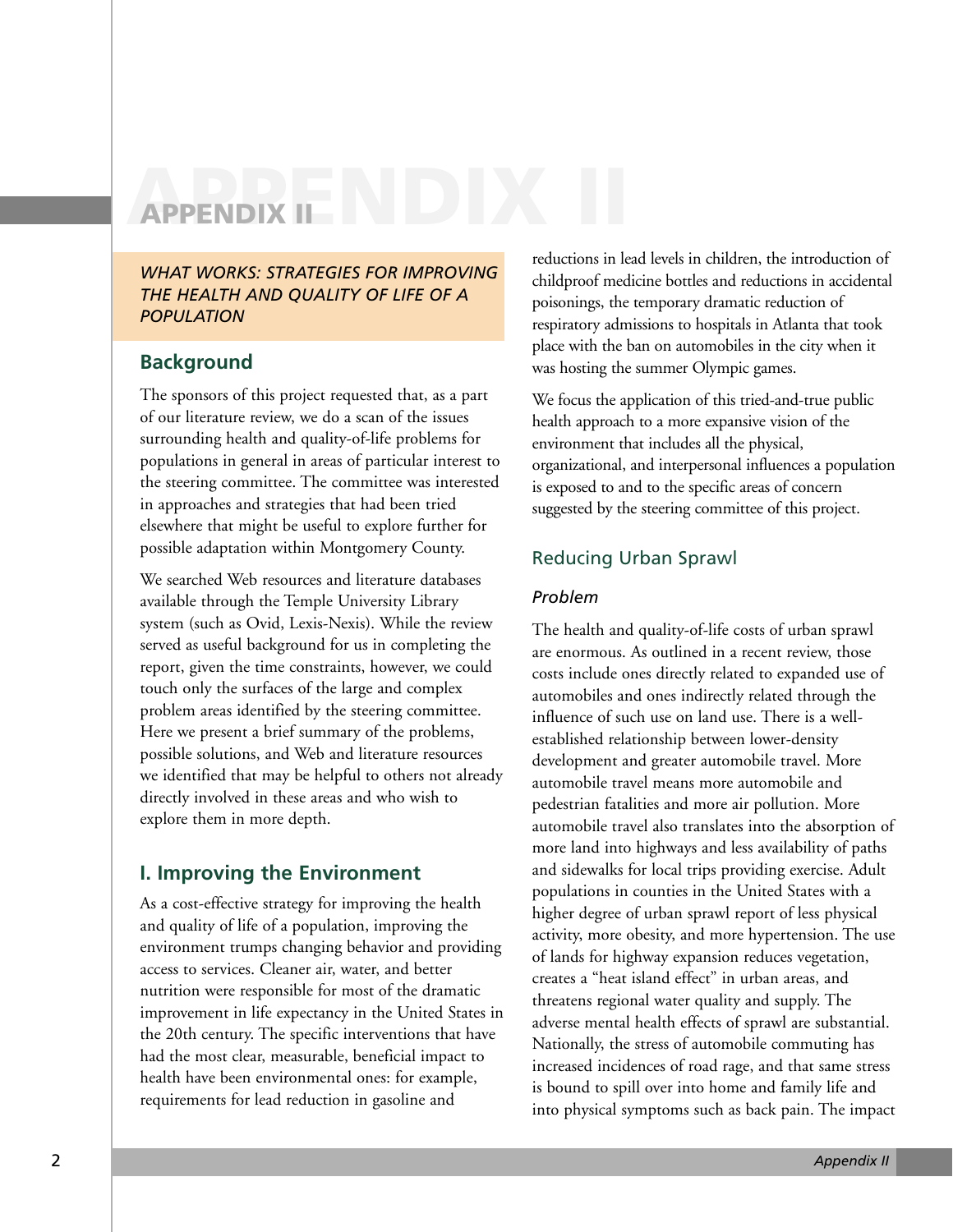on the social capital of communities of the timepressed suburban-sprawl commuter culture is substantial, producing civic decay and an erosion of trust in communities. All of these effects of urban sprawl, however, tend to disproportionately affect lowincome persons and racial and ethnic minorities, particularly in terms of air pollution, heat effects, and pedestrian fatalities. They raise fundamental issues of fairness and environmental justice.

#### *Solutions*

Solutions range from the easy ones, such as planting trees or constructing safe bike and pedestrian paths to school or to work, using funding provided for in the Transportation Equity Act for the 21st Century [TEA-21, enacted June 9, 1998 as Public Law 105-178. See http://www.fhwa.dot.gov/tea21/index.htm] to the more difficult and costly ones of changing regional patterns of development and investment in the expansion of public transportation. The 25-year plan of the Delaware Valley Regional Planning Commission provides a blueprint for what has been described as "smart growth" (higher density, more contiguous development, preserved green space, mixed land use, walk able neighborhoods and a more balanced approach to transportation investment). The case for such "smart growth" in this region has been persuasively presented. Those who have been involved public health and community health issues have yet to be effectively engaged in these regional planning struggles and could be helpful in shifting the balance. The barriers to such effective regional planning are substantial and may involve elimination of the economic incentives that have driven sprawl (for example, property-tax-dependent local financing of services and mortgage interest exemptions on personal income taxes).

# Reducing Social and Economic Disparities

# *Problem*

In general, the most powerful predictor of the health of an individual or a population, once one has controlled for age, are income and education. Nations, states, counties, minor civil divisions, and individual families with higher income and education levels tend to be healthier. However, once a threshold of per capita income is reached, as it has in most developed

nations, increases in average per capita income have little effect on health. For example, while the United States ranks fourth in the world in gross national income per capita (\$37,600 in 2003, just behind Luxembourg, Norway, and Switzerland), it ranks 23rd in male life expectancy at birth (67 years in 2002, tied with Portugal and Slovenia, which have less than one third its gross national income per capita). The evidence suggests that what matters more, particularly in the United States, is income inequality. For example, differences in earnings inequality of metropolitan areas in the United States produces an estimated difference of 23 and 33 deaths per 100,000 in the working- age population. The weight of the evidence suggests that it is not just those in abject poverty that produce this effect: greater income inequality increases mortality rates for all income groups. Whether the health effect of income inequality is the result of an individual income effect (increasing incomes at the high end has essentially no effect on increasing health, while increasing the income of those of the low end does), a psychosocial environmental effect (more stress and isolation and less trust, for example) or material condition effect (fewer physical amenities in public spaces, cultural opportunities, and the like) is debated. The bottom line, however, is that reducing social and income inequalities could probably do more to improve the overall health of a community than would any other environmental change.

# *Solutions*

Solutions range the from relatively easy and partly symbolic ones (such as eliminating reimbursement of first class airfares for executives and tiered health insurance benefits by employers) to the controversial and difficult (such as changing minimum wage policies, tax, retirement income and health benefit structures). Major improvements could take place without changing the income distribution just by dampening its effect of income on the work environment, health insurance, retirement security, where one lives, the schools their children attend and the services they receive. Much could be done just through policies that would reduce economic residential segregation (for example, greater dispersion of low-income housing). Some examples of what national and local efforts in other countries (Canada,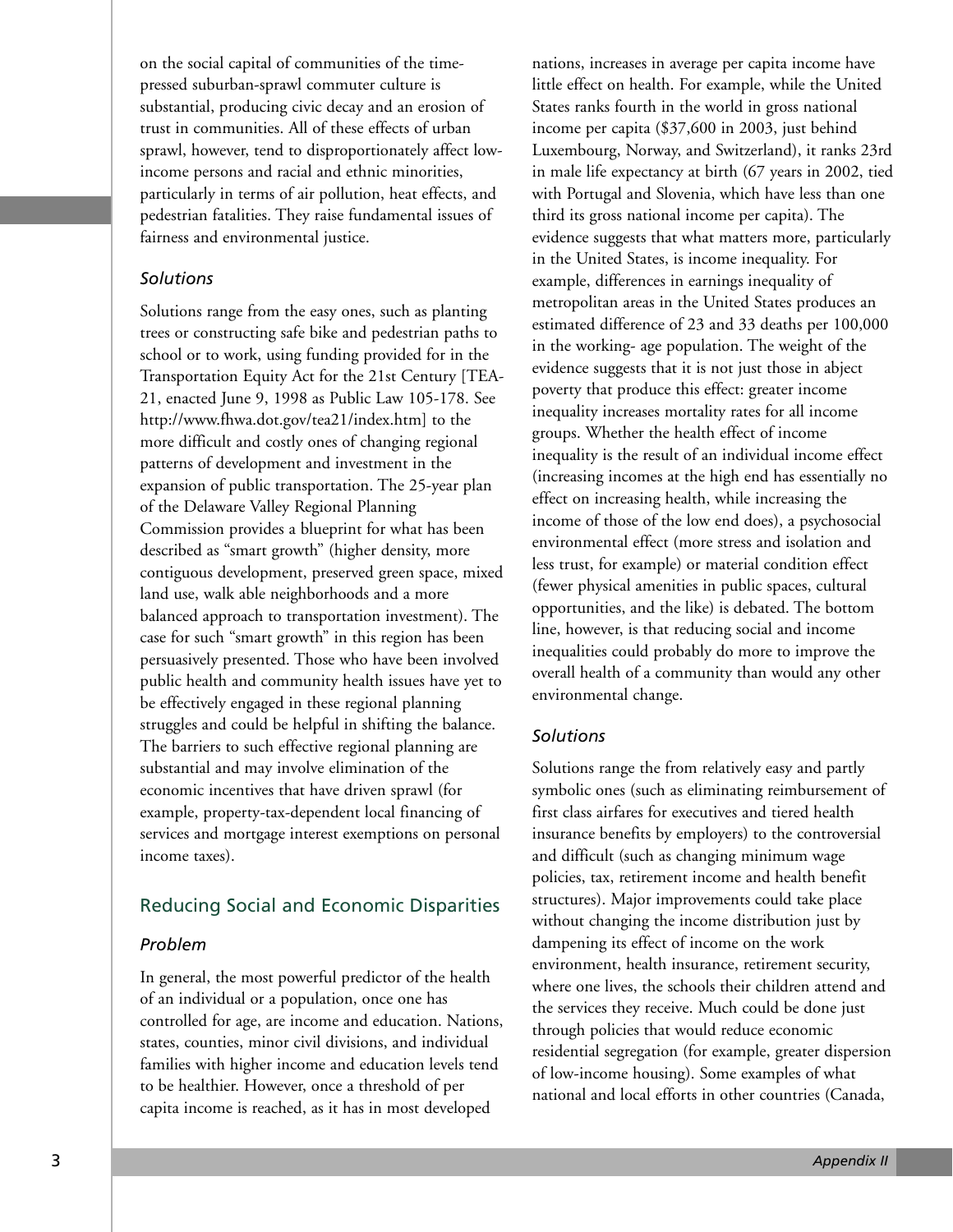the United Kingdom, and Sweden, for example) suggest that it is possible to make progress. A report produced by the Minnesota Department of Health provides a framework for what is possible in addressing these issues in the United States. Others reviewing this issue, however, have questioned how much can be accomplished through voluntary efforts if there is a lack of an underlying political will to change.

# Reducing the Social and Economic Costs of the Criminal Justice System

#### *Problem*

Criminal incarceration rates measure more than just the failure of individuals to be law-abiding citizens: they measure the failure of families, informal social networks, faith communities, schools, employers, and the social and health services systems. High incarceration rates are a strong indicator of the poor health and quality of life of a population, and the United States performs more poorly on this indicator than on any other. The number of people imprisoned in the United States has grown sixfold in the last 30 years to more than two million. Incarceration rates in this country are now the highest in the world—702 per 100,000 population—outstripping the next two highest nations (Russia 628 and South Africa 400) and more than six times higher than Canada and other developed nations. However, overall victimization rates derived from surveys in 17 industrialized countries puts the United States in the midrange, suggesting that the higher incarceration rates are not just the result of more crime. The major exception are homicide rates, which, despite a 40-percent drop over the last decade, are still about four times higher than those of most nations in western Europe. (If one excludes firearm homicides, the difference in rates drops to only about two times as high).

If the "correctional" system "corrected" individuals, the United States' distinctive reliance on this system would not be as troubling. The most recent national study of recidivism found that 67.5 percent of released prisoners were arrested for a new crime within three years and that rate represents an increase from a decade earlier. Any school or healthcare institution with such a failure rate would be closed or taken over by the state.

Part of the growth of the prison population reflects the cost shifting and abandonment of people by the educational, social service, health, and mental health systems. The growth in accommodations in prisons mirrors the decline, over the last three decades, in beds for inpatient mental health and drug and alcohol treatment. The majority of the prison population in the United States has a history of substance abuse and/or mental illness. Major mental illnesses are four times as likely in the prison than in the general population. More persons with serious mental health problems are now housed in our prison system than are hospitalized in psychiatric hospitals in the United States. Eighty percent of inmates in state correctional institutions report prior illicit drug use. At least one in six prisoners in a six-state study of federal prisons had heart problems. The growth of medical problems will increase as the prison population ages and, increasingly substitutes for long-term care facilities. The services in these facilities are generally woefully inadequate to care for the needs of this population, and the costs per year, per inmate now exceed that cost of a year at a top-flight private university.

Unfortunately, as with everything else, incarceration is not evenly distributed across the population. Rates of incarceration in Pennsylvania are more than 10 times higher for blacks than whites. Pennsylvania has the seventh highest disparity among the states between black and white incarceration rates. One of every 14 African American children in the United States has a parent in prison, and one out of every eight black males age 25 to 29 are currently incarcerated.

#### *Solutions*

Many of the solutions overlap those for schools, drug and alcohol, and mental health. The "prison pipeline," which includes schools, courts, and the lack of adequate rehabilitation resources for inmates and recently discharged prisoners, needs to be interrupted. The Harvard Civil Rights project anticipates releasing a resource guide for altering the role of schools in the prison pipeline and diverting financial resources from prisons to schools [See

http://www.civilrightsproject.harvard.edu/research.php ; contact Daniel J. Losen, dlosen@law.harvard.edu]. In a recent intervention study on Pennsylvania's state prison system, conducted by Temple University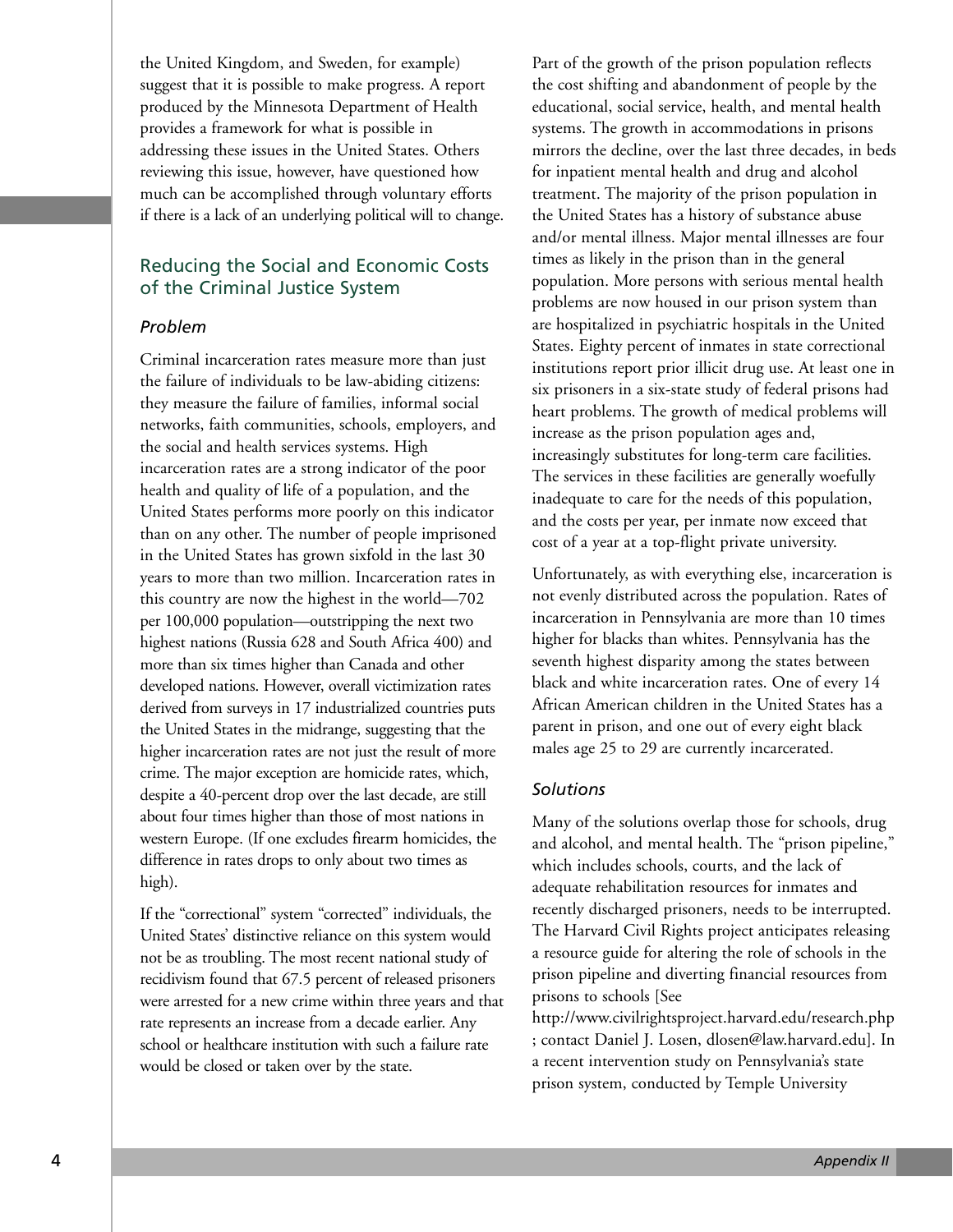faculty, with support from the Pennsylvania Commission on Crime and Delinquency, participation in a "therapeutic community" drug treatment program in prison reduced the likelihood of re-incarceration, but so did post-release employment.

# Improving Housing

#### *Problem*

Homeownership and rental costs have risen more rapidly than family incomes in the United States, and the pubic resources available for subsidized housing has not kept up with the increased need. The generally accepted definition of affordable housing is that a household should not pay more than 30 percent of its annual income on housing. Currently, one in three American households pay more than that 30 percent, and one and eight households pay more than 50 percent. An estimated 12 million households in the United States pay more than 50 percent of their incomes for housing. Twenty eight million households in the bottom half of the income distribution spend more than 30 percent of their incomes on housing. Even these statistics understate the magnitude of the problem, given the tradeoffs families have to make to hold down their housing costs. Two-and-a-half million families live in crowded or structurally inadequate housing units. In addition, in order to find affordable housing, many spend more on transportation and more time commuting to work.

Various tax subsidies have failed to stem the loss of affordable rental units. Rent vouchers, the principle strategy for relieving housing cost burdens, are in short supply, involve long waiting lists, and offer no guarantees that eligible households will ever receive assistance. The growing affordable housing shortage most adversely affects the low-income population and particularly low-income minorities, who tend to be concentrated in a region's poorest communities. The substandard housing in these areas frequently exposes residents to mold, cockroach dust, and lead, which contribute to high rates of respiratory illnesses and other health problems. These same disadvantaged neighborhoods, while lacking in easy access to recreational activities, fresh wholesome, and inexpensive foods, and other healthy amenities, typically have easier access to alcohol, tobacco, and junk foods than do more affluent neighborhoods.

Poor and deteriorating neighborhoods have higher rates of gonorrhea, premature death in general, and death from cardiovascular disease and homicide. However, in equally poor neighborhoods where there was a greater sense of collective efficacy, a willingness to help out for the collective good, these rates were lower.

#### *Solutions*

The gap between what people can reasonably afford to pay and the cost of housing has to be bridged and it is unlikely to be bridged by policies that would dramatically improve wages of the working poor. A current Brookings Institution and Urban Institute review outlines the various public policy approaches that have been taken and the lessons learned from them. These have included expanding low-income rental housing (stimulating production and providing rental subsidies with vouchers), expanding low-income home ownership (financing production, providing homebuyers with tax deductions, and other assistance) and land use regulations (low-income housing quotas, rent stabilization, and the like). Voluntary efforts such as those that include contributions of sweat equity of the owners have enjoyed small but very tangible successes, for example, those facilitated by Habitat for Humanity and their local partnerships [see http://www.habitat.org/]. Others have proposed that employers in low-income communities in partnerships with cities join in assisting the financing of housing for their employees.

Chicago's Gautreaux mobility program was the first and one of the only successful initiatives to racially desegregate and reduce the concentration of poverty through a metropolitan area low-income housing program. It was created as a result of a suit by residents against the Chicago Housing Authority and HUD. A decision by the Supreme Court in favor of the plaintiffs in 1976 created the program. The Leadership Council for Metropolitan Open Communities (emerging out of Martin Luther King's Chicago initiative in the 1960s) was selected to administer the remedy. Over the next 20 years, through a counseling, voucher, and placement program, it helped over 7,000 families to relocate to suburban, predominantly white, low-poverty Chicago areas. Children making the transfer with their parents, despite poor-quality education before the move, were more likely than their city counterparts to take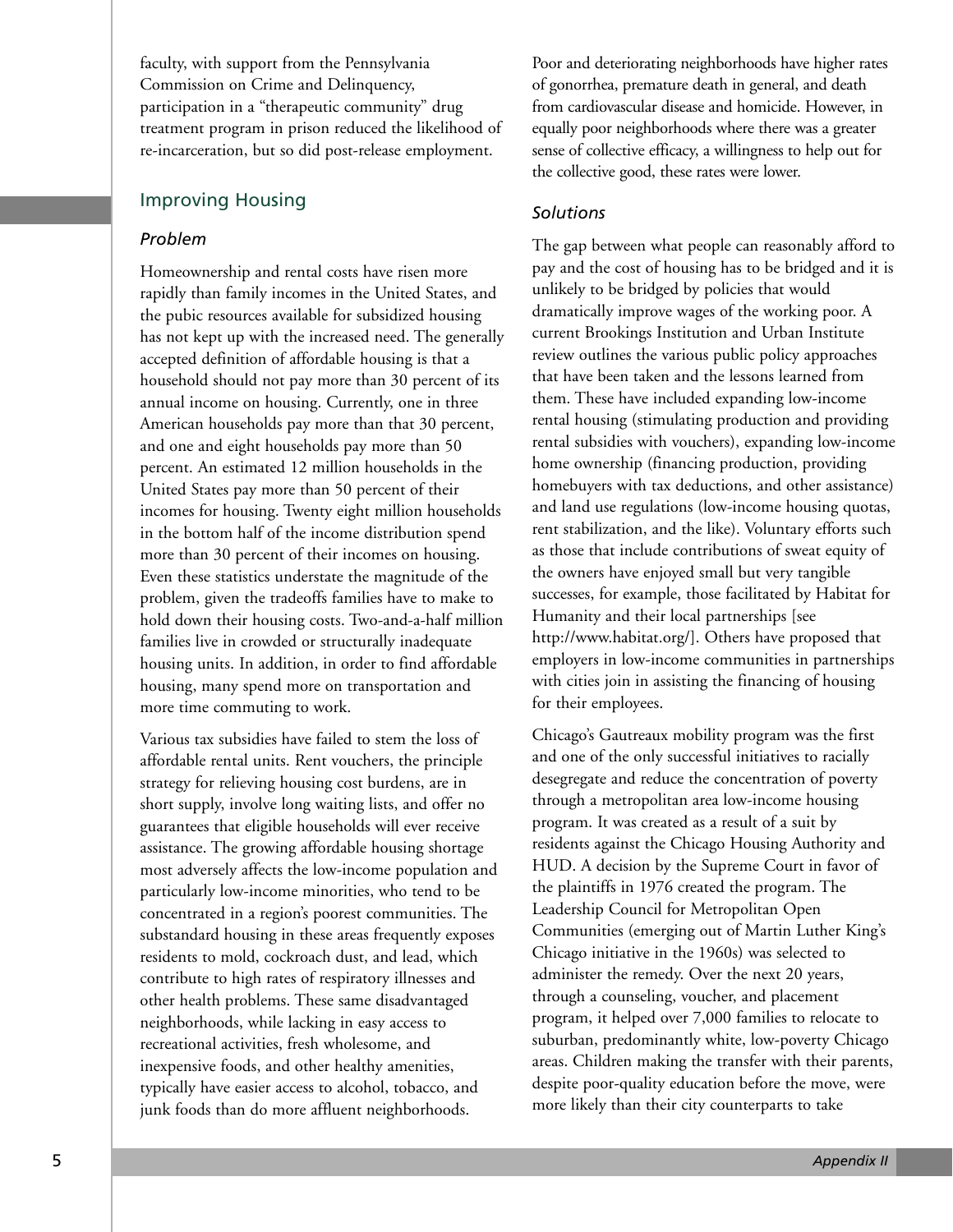college-track classes in high school, enter four-year colleges, and be employed in higher-pay jobs.

The Gautreaux mobility program has served as a model for more recent HUD initiatives and more than 50 other housing mobility programs across the country. Most, however, have either ignored the goal of reducing racial segregation or have been less successful in insisting on placement in predominantly white, low-poverty areas.

# Assuring Adequate Nutrition

#### *Problem*

Going hungry. The following items can be found on America's Second Harvest Web site:

The Number of People Seeking Emergency Food Assistance is Rising.

America's Second Harvest's Hunger in America 2001 report found that 23.3 million people sought and received emergency hunger relief from its network of charities in 2001. The study also found that between 1997 and 2001, demand for emergency food assistance through the America's Second Harvest network has risen 9 percent since 1997. [See

http://www.secondharvest.org/site\_content.asp?s= 59]

The Number of Americans Food Insecure and Hungry is Rising:

In 2001, the number of Americans who were food insecure, or hungry or at risk of hunger, was 33.6 million, a rise over 2000, when 33.2 million Americans were food insecure. The number of individuals who are suffering from hunger rose from 8.5 million in 2000 to 9 million in 2001.

The number of food insecure households with children has also risen since 2000 by 10,000 to 6.18 million. [Source: U.S. Department of Agriculture's Economic Research Service, Household Food Security in the United States, 2001].

The Life Science Research Office's definitions of food insecurity and hunger are the following:

Food Insecurity exists whenever the availability of nutritionally adequate and safe foods or the ability to acquire acceptable foods in socially acceptable ways is limited or uncertain.

Hunger, in its meaning of the uneasy or painful sensation caused by a lack of food, is in this definition a potential although not necessary, consequence of food insecurity. [See Cornell Cooperative Extension Web site, http://www.cce.cornell.edu/programs/food/staff/ex pfiles/topics/olson/olsonoverview.html]

Source: Life Sciences Research Office, Federation of American Societies of Experimental Biology: "Core Indicators of Nutritional State for Hard to Measure Populations," The Journal of Nutrition, v. 120 (November 1990 Supplement): 1575-76.

**Unhealthy eating practices across the county.** Eating five servings of fruits or vegetables is one of the U.S. government's recommendations for healthy eating practices. [See Dietary Guidelines for Americans 2005 at http://www.healthierus.gov/dietaryguidelines/]

According to the Centers for Disease Control, only 22 percent of children eat this recommended amount, and adults consume even fewer daily servings. [See "Physical Activity and Good Nutrition: Essential Elements to Prevent Chronic Diseases and Obesity" at http://www.cdc.gov/nccdphp/aag/aag\_dnpa.htm]

#### *Solutions*

**Going hungry.** In the United States, hunger is addressed through a combination of government, and nonprofit agency and religious organization providers.

*Government.* The three primary government programs are food stamps; the women, infants and children (WIC) program; and school meal programs. Rules under these programs require new immigrants to wait five years after becoming permanent residents before they may receive food stamps and limit childless adults to three months of food stamps. Also, for a variety of reasons, many who are eligible for these programs do not participate in them. [See Rosenbaum, D. and Neuberger, Z. "Food and Nutrition Programs: Reducing Hunger, Bolstering Nutrition." Center and Budget and Policy Priorities Web site, at http://www.cbpp.org/7-19-05fa.htm].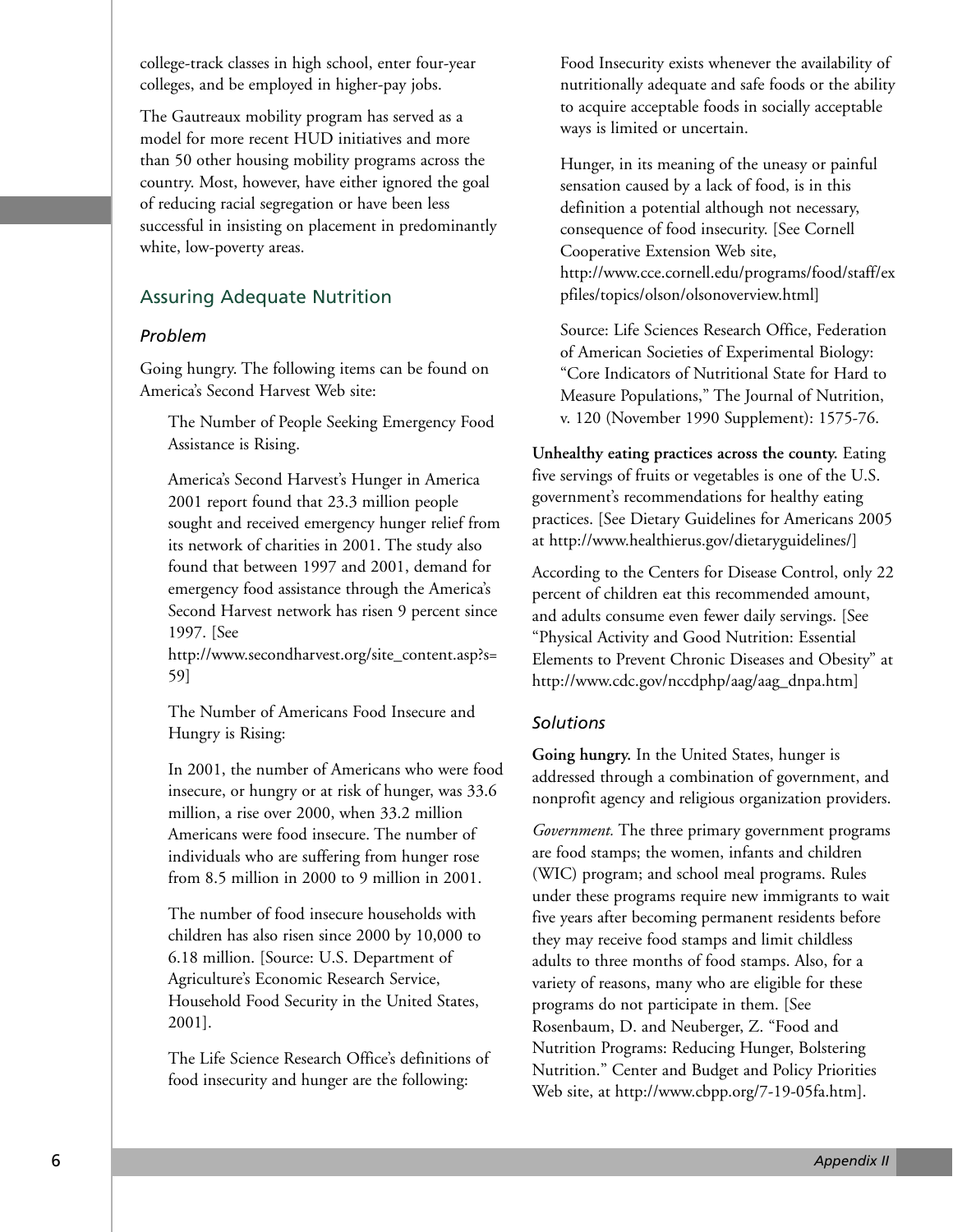*Private agencies.* Private providers are comprised of numerous national and local organizations, with varying degrees of coordination. The National Anti-Hunger Organization (NAHO), a coalition of 13 large providers, issued a report in July 2004 entitled "Blueprint to End Hunger in America." The NAHO blueprint outlines the key investments in the resources and improvements in the national nutrition safety net necessary to reduce hunger and food insecurity by fifty percent in the United States by 2010 and to end both by 2015 [See "Blueprint to End Hunger. 2004," America's Second Harvest Web site, at http://www.secondharvest.org/more\_files/blueprint\_fi nal.pdf.; see

http://www.fightinghunger.org/pages/ press%20releases/Blueprintpr.PDF]

The largest nonprofit provider in the United States is America's Second Harvest. At local levels, there typically is found a loosely coordinated group of food servers and agencies that provide foods to those servers.

An example of a government service is the Illinois Department of Aging Elderly Nutrition Program, which provides meals served in group settings and delivered to people's homes. The group site meals are served weekdays in over 625 sites throughout the state, including senior centers, churches, senior housing facilities, and community buildings. [See Illinois Department of Aging Web site at http://www.state.il.us/aging/1athome/nutrition.htm]

An example of a private provider that supplies food to food servers is Second Harvest Food Bank of Northwest Pennsylvania. From the Web site: "Our Food Bank, which has 29,000 square feet of space, solicits, receives, inventories, stores, and distributes food and grocery products to 245 member agencies in 11 counties in northwest PA."[See Second Harvest Food Bank of Northwest Pennsylvania website: http://www.eriefoodbank.org/background.htm]

An example of the service of a private provider is the Ecumenical Hunger Program of East Palo Alto, California, which provides boxes of food to meet basic nutritional needs of families and individuals experiencing temporary emergency needs or special circumstances, such as long term illness. The food boxes are nutritionally balanced, containing vegetables, protein, grains and cereals, as well as

canned goods. They are prepared with an understanding of the cultural and ethnic preferences of each family. In 1997, EHP distributed a total of 2,950 food boxes. A total of 5,352 unduplicated individuals were served. [See VolunteerMatch Web site at

http://www.volunteermatch.org/orgs/org15267.html]

*Approaches outside the United States.* A somewhat broader approach is taken by the Canadian organization CHEP, a nonprofit group in the Canadian province of Saskatchewan. It provides for basic food needs for children, and low-cost food for adults, with an emphasis on fresh foods. CHEP also provides cooking and nutrition education for children, as well community gardening programs. [See CHEP Web site at http://www.chep.org/]

**Changing unhealthy eating practices.** The Centers for Disease Control and Prevention (CDC) has developed a set of detailed guidelines for promoting healthy eating habits in children. [See Guidelines for School Health Programs to Promote Lifelong Healthy Eating. CDC, "Morbidity and Mortality Weekly Report." June 14, 1996 / Vol. 45 / No. RR-9 at http://www.cdc.gov/mmwr/PDF/RR/RR4509.pdf ]

The CDC has also developed a set of recommendations for school health programs promoting healthy eating. [See Guidelines for School Health Programs to Promote Lifelong Healthy Eating. CDC "Morbidity and Mortality Weekly Report." June 14, 1996 / 45(RR-9):1-33, at http://www.cdc.gov/mmwr/preview/mmwrhtml/0004 2446.htm]

Concerning obesity and lack of exercise:

"Students from schools participating in a coordinated program that incorporated recommendations for school-based healthy eating programs exhibited significantly lower rates of overweight and obesity, had healthier diets, and reported more physical activities than students from schools without nutrition programs." [See Veuglers, P. J. and Fitzgerald, A. "Effectiveness of School Programs in Preventing Childhood Obesity: A Multilevel Comparison." *American Public Health Association, Inc.* Volume 95(3), March 2005: 432-435.]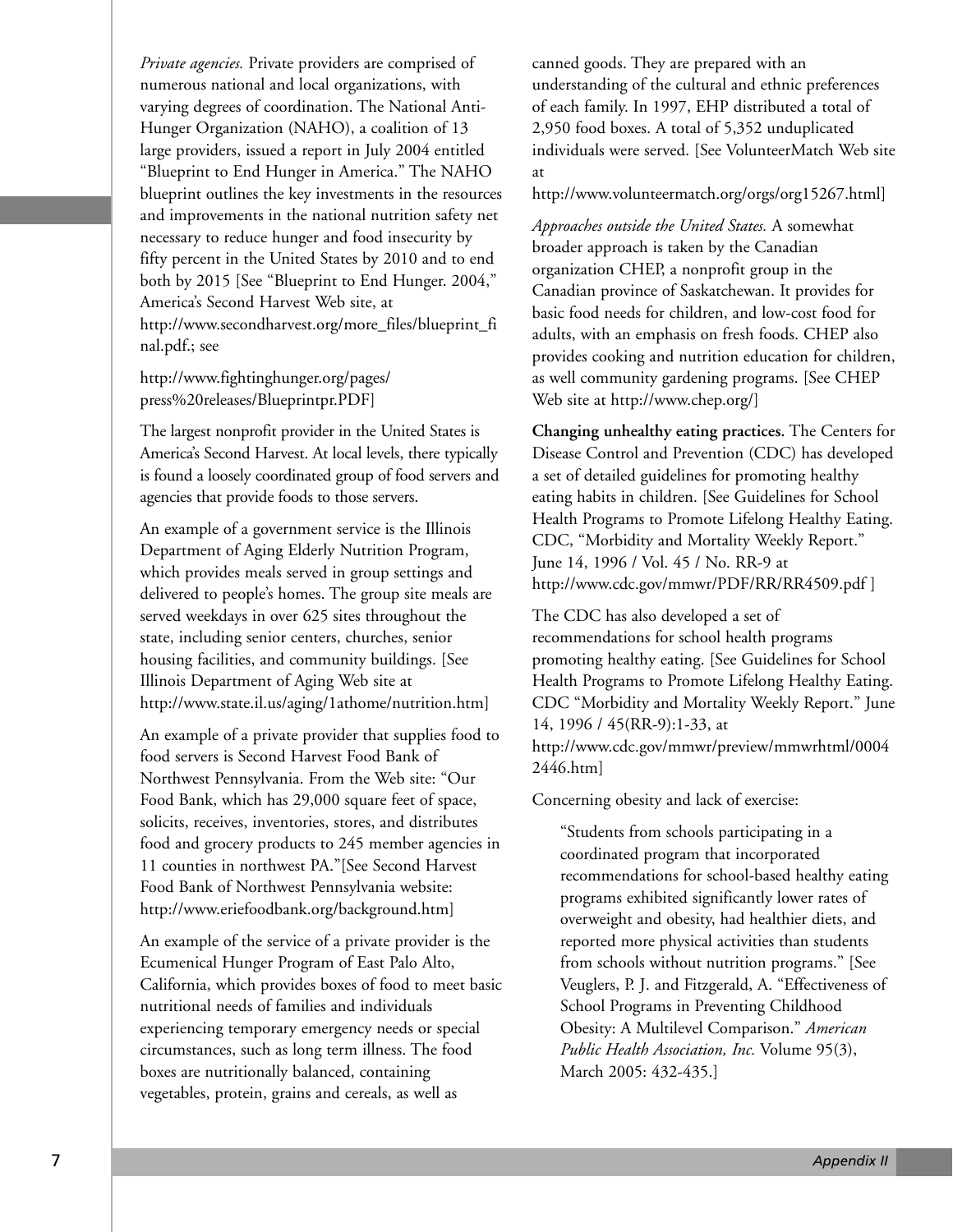The most effective school-based integrated programs cited in this study were the Annapolis Valley Health Promoting Schools programs, implemented in seven primary schools in Nova Scotia, Canada. These schools integrated healthy eating programs with exercise and parent and student involvement. [See http://www.hpclearinghouse.ca/features/AVHPSP.pdf]

A recent study from a researcher at the University of Texas at Austin discusses effective nutritional practices and policies for childbearing and childrearing women. This work specifically addresses methods for promoting healthy eating among low-income pregnant women. [See Reifsnider, E. "Effective Nutritional Practices and Policies for Childbearing and Childrearing Women." April 4, 2003, at http://www.excellenceearlychildhood.ca/ documents/ReifsniderANGxp.pdf.]

The State of Hawaii sponsors the Nutrition Education for Wellness program, which is a statewide "umbrella concept" program that facilitates consumer foods and nutrition education. Some of its features include the following goals:

- To provide educational programs that increase the likelihood of healthy food choices
- To provide practical foods and nutrition education training
- To safeguard the health and well-being of limited income households by promoting skills building and access to a healthy diet.[See University of Hawaii College of Tropical Agriculture and Human Resources Web site at http://www.ctahr.hawaii.edu/NEW/]

# Providing a Better Infrastructure for Volunteerism

#### *Problem*

The sponsors of this assessment confront many issues with respect to volunteer initiatives. Among these are program development, recruitment and marketing, screening, training, transportation, risk management, and organization. Below we outline some of the approaches to these problems that have been tried elsewhere and that may provide some guidance to local efforts. The sections on transportation and child literacy are particularly comprehensive and relevant for the sponsors.

#### *Solutions*

**Program development.** A1999 study from the California Council of Churches and Catholic Charities of California assesses ways to increase quality childcare services: "the project was designed to work through the faith community by building on this strong commitment to the care and early childhood development of children." The council produced a guide that offers a variety of ways to increase quality childcare services locally. An assessment tool is included to help identify community needs and congregational assets, along with a step-by-step list and related resources for each type of child care service a congregation might choose to support. [See http://www.calchurches.org/CCBooklet.pdf]

The Canadian government sponsors a national program of employer-based volunteering. Among the components of the program are designing volunteer programs; recruiting volunteers; interviewing, screening, and training; and managing volunteers. The government provides manuals for step-by-step procedures for developing these programs. [See Giving and Volunteering Web site at http://www.nsgvp.org/]

**Recruitment, screening, training, and supervision.** Based upon a 2003 study from the Canadian Centre for Philanthropy, the Huntington Society of Canada produced a comprehensive manual that provides effective formalized procedures for: recruitment, screening, training, and supervision. [See http:// www.hsc-

ca.org/english/pdf/VTIIIIVolunteerRecruitment.pdf]

**Transportation.** The Beverly Foundation and the AAA Foundation for Traffic Safety produced in 2001 a report of a comprehensive study of Supplemental Transportation Programs (STP); a follow-up study was conducted in 2004. STPs are community-based transportation programs for seniors. These programs are predominantly nonprofit, with budgets ranging from modest volunteer efforts to ones with budgets of as much as \$10 million. Some use volunteers, others paid staff. The two reports provide reviews of several components of these programs, including organization, recruitment, financing, and risk management. Case studies are provided. [See 2001 study at http://www.seniordrivers.org/research/stp.pdf ; 2004 study at http://www.aaafts.org/pdf/STP2.pdf]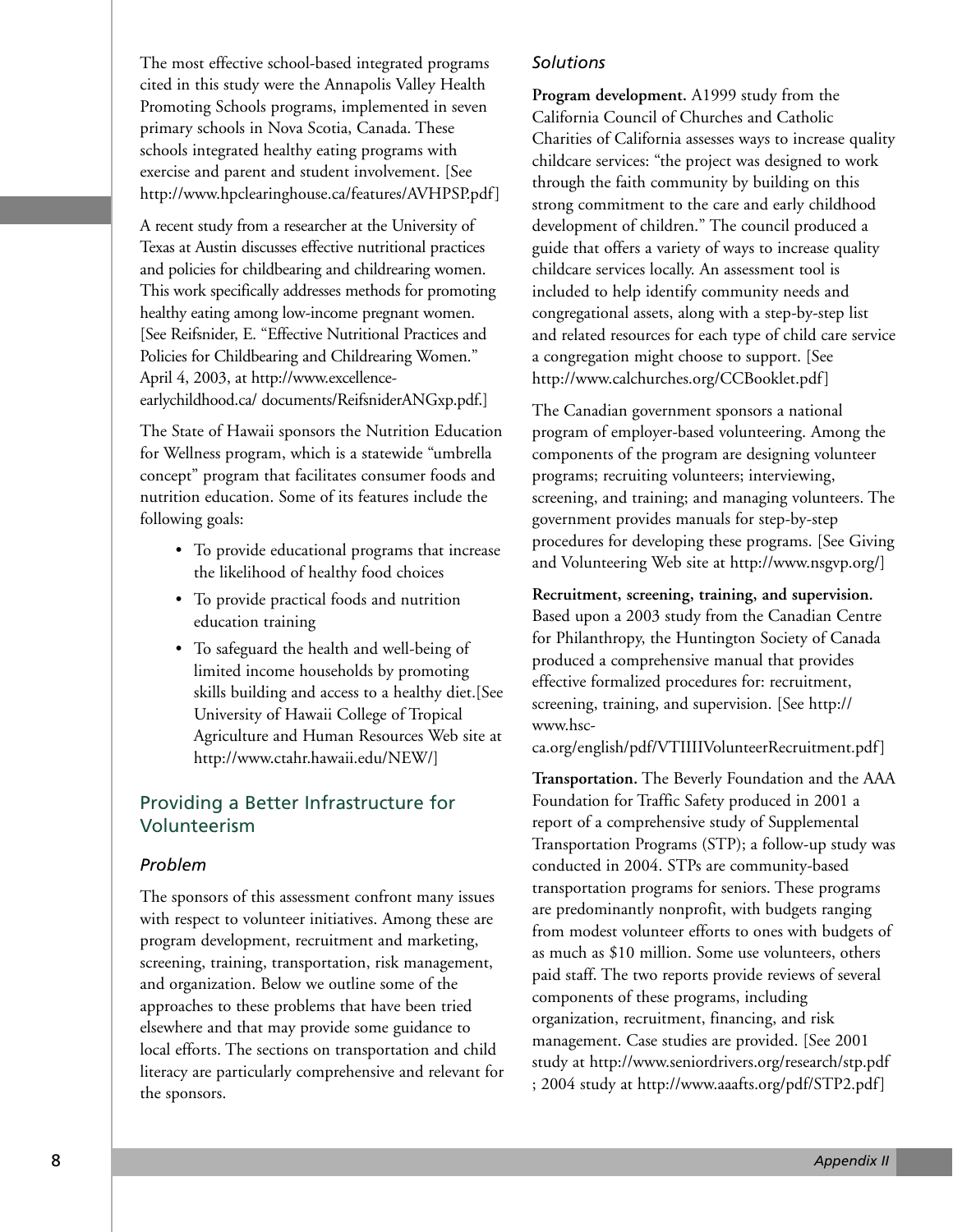#### **Child literacy programs.**

"Experience Corps is a national literacy program that mobilizes … older adults who work in teams providing reading and literacy support to children in Philadelphia elementary schools."

The Philadelphia Experience Corps program is the largest of 12 national Corps sites and has been designated as the lead site for a large-scale national expansion initiative. All Experience Corps members go through a comprehensive screening process. Candidates complete a program application and interview, criminal and child abuse background clearances and reference checks. Members also receive 20 hours of pre-service training and an in-school orientation before being carefully matched with students. [See Philadelphia Experience Corps Web site at http://www.temple.edu/cil/ec/inside.asp]

# Increasing Access to Fluoridated Water **Supplies**

#### *Problem*

Several surveys conducted in the last decade of the efficacy of communal water fluoridation in reducing dental caries [a progressive destruction of bone or tooth; especially: tooth decay] have shown that water fluoridation significantly reduces the incidence of caries:

The efficacy is greatest for the deciduous dentition [first set of teeth], with a range of 30-60 percent less caries in fluoridated communities. In the mixed dentition (ages 8 to 12), the efficacy is more variable, about 20-40 percent less caries. In adolescents (ages 14-17), it is about 15-35 percent less caries. Current data on caries prevalence in adults and seniors are extremely limited and include several populations living in communities with higher than optimal fluoride levels. For these adults and seniors, a range of 15-35 percent less caries would also apply. Newburn, E. *Journal of Public Health Dentistry,* 1989, 49 (5 Spec No): 279-89. [See

http://www.ncbi.nlm.nih.gov/entrez/query.fcgi?cm d=Retrieve&db=PubMed&list\_uids=2681730&d opt=Citation]

In the United States during 2000, approximately 162 million persons (65.8 percent of the population served by public water systems) received optimally fluoridated water compared with 144 million (62.1%) in 1992 . . . This report presents state-specific data on the status of water fluoridation in the United States and describes a new surveillance system designed to routinely produce state and national data to monitor fluoridation in the public water supply. The results of this report indicate slow progress toward increasing access to optimally fluoridated water for persons using public water systems.

Percentage of the population receiving optimally fluoridated water through public water systems (PWS) in Pa. in 2000 was 54.2%; in 1992 it was 50.9%. This is a change of 3.3%.

This report … describes a new surveillance system designed to routinely produce state and national data to monitor fluoridation in the public water supply. The results of this report indicate slow progress toward increasing access to optimally fluoridated water for persons using public water systems. CDC, "Morbidity and Mortality Weekly Report" February 22, 2002 / Vol. 51 / No. 7 [See http://www.cdc.gov/mmwr/PDF/wk/mm5107.pdf]

The CDC lists 41 water systems in Montgomery County. These communities vary in size from townships to a 75-person apartment complex. Only the Borough of Pottstown Municipal water system, serving a population of about 36,000, fluoridates its water. [See "My Water's Fluoride," CDC Web site: http://apps.nccd.cdc.gov/MWF/SearchResultsV.asp]

The CDC, in the surgeon general's 2004 "Statement on Community Water Fluoridation," states that an economic analysis has determined that in most communities, every \$1 invested in fluoridation saves \$38 or more in treatment costs. [See Surgeon General's Statement on Community Water Fluoridation, 2004, CDC Web site, at http://www.cdc.gov/oralhealth/waterfluoridation/fact\_ sheets/sg04.htm]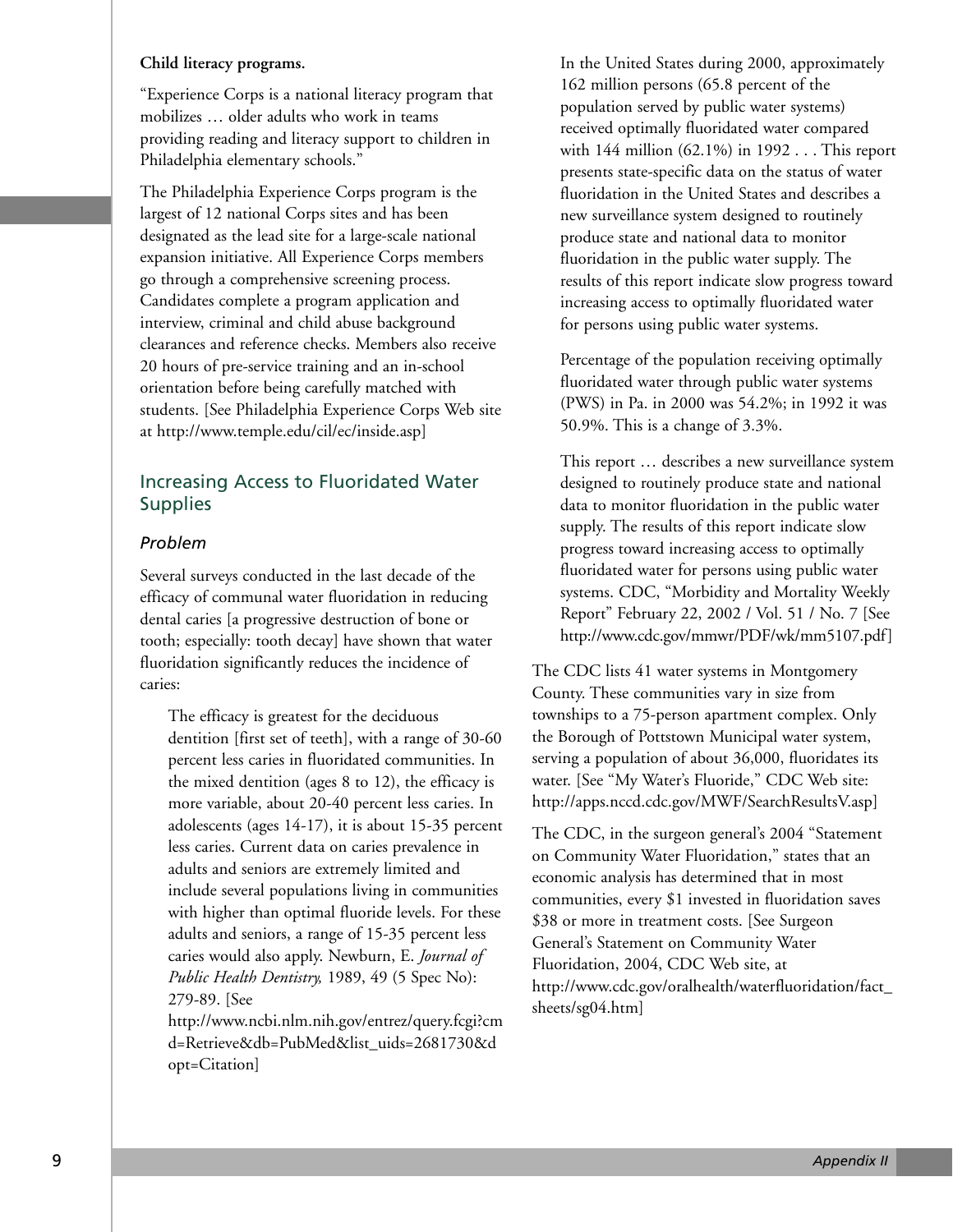#### *Solutions*

A goal of the Healthy People 2000 Initiative is that 75 percent of residents receive fluoridated water. [See "Fluoridation of Public Water Supplies," on the American Academy of Family Physicians Web site at http://www.aafp.org/x1585.xml]

A working group commissioned by the CDC provides a comprehensive analysis of the efficacy of fluoride in reducing tooth decay, and several modalities available for administering fluoride (communal water, tooth paste, and the like). Among the groups recommendations: a collaboration to educate health care professionals and public professional health care organizations, public health agencies, and suppliers of oral-care products to in turn educate health-care professionals and trainees and the public regarding the recommendations in this report [increased fluoridation of communal water supplies]. Broad collaborative efforts to educate health-care professionals and the public and to encourage behavior change can promote improved, coordinated use of fluoride modalities. [See CDC, "Weekly Morbidity and Mortality Report." August 17, 2001 / 50(RR14):1-42 on the CDC Web site at http://www.cdc.gov/mmwr/preview/mmwrhtml/rr501 4a1.htm]

In its report "The Effective Use of Fluorides in Public Health," the World Health Organization (WHO) provides a case study of fluoride promotion in the State of California. In 1992 the water of 16 percent of state citizens was fluoridated. In 1995, state legislation mandated mandatory communal water fluoridation for communities with more than 10,000 water connections. As of the publication of the report in 2005, 28 percent of California citizens were receiving fluoridated water. [See "Bulletin of the World Health Organization." September 2005, 83 (9) at the WHO Web site,

http://www.who.int/entity/bulletin/volumes/83/9/670 .pdf.]

The Pennsylvania Department of Health provides an Oral Health Strategic Plan, with several recommendations for fluoride promotion in the commonwealth. Among these are promotion, information, opposition to legislation that opposes fluoridation, and funding. [See "Oral Health Care Programs" on the Pennsylvania. Department of Health

#### Web site, at

http://www.dsf.health.state.pa.us/health/cwp/view.asp? a=174&q=232221&healthPNavCtr=|#4675]

# **II. Reducing Behavioral Risks**

It is estimated that 1,159,000 deaths, or 48.2 percent of all deaths, in the United States in 2000 were caused by modifiable individual behavioral risks. Tobacco use remained the major cause of such deaths (435,000), but poor diet and lack of physical exercise caused an estimated 400,000 deaths and, since it is the only behavioral cause of death to increase in terms of its share of all deaths in the last decade, will soon eclipse tobacco for the number one spot. While these estimates by the CDC are a source of ongoing debate and refinement, the message is clear. Individual behavior is responsible for about half the deaths, half the illness, and perhaps about half the medical and indirect economic costs of illness that now exceed one trillion dollars a year. Federal, state and local public health efforts, private employers, health insurance plans, and private foundations have invested substantial resources towards changing people's behavior, with some modest successes. Changing behavior is not easy, and some of the work has amounted to little more than moralistic pronouncements about individuals taking responsibility for their own health in order to avoid collective responsibility. Following, we survey some of the key pockets of need and targets of opportunity for behavioral change.

# Reducing Violence

#### *Problem*

According to the surgeon general, arrests for youth violence declined from about 525 per 100,000 in 1994, to 350 per 100,000 in 1999. [See "Youth Violence: A Report of the Surgeon General," at http://www.surgeongeneral.gov/library/youthviolence/ chapter2/sec1.html#measuring] The Web site also provides assessment of risk factors, and interventions.

The number of arrests involving juveniles in 2000 was 13 percent lower than it was in 1994. Arrests for many of the most serious offenses fell even more sharply. [See Butts, J. and Travis, J. "The Rise and Fall of American Youth Violence: 1980–2000," at the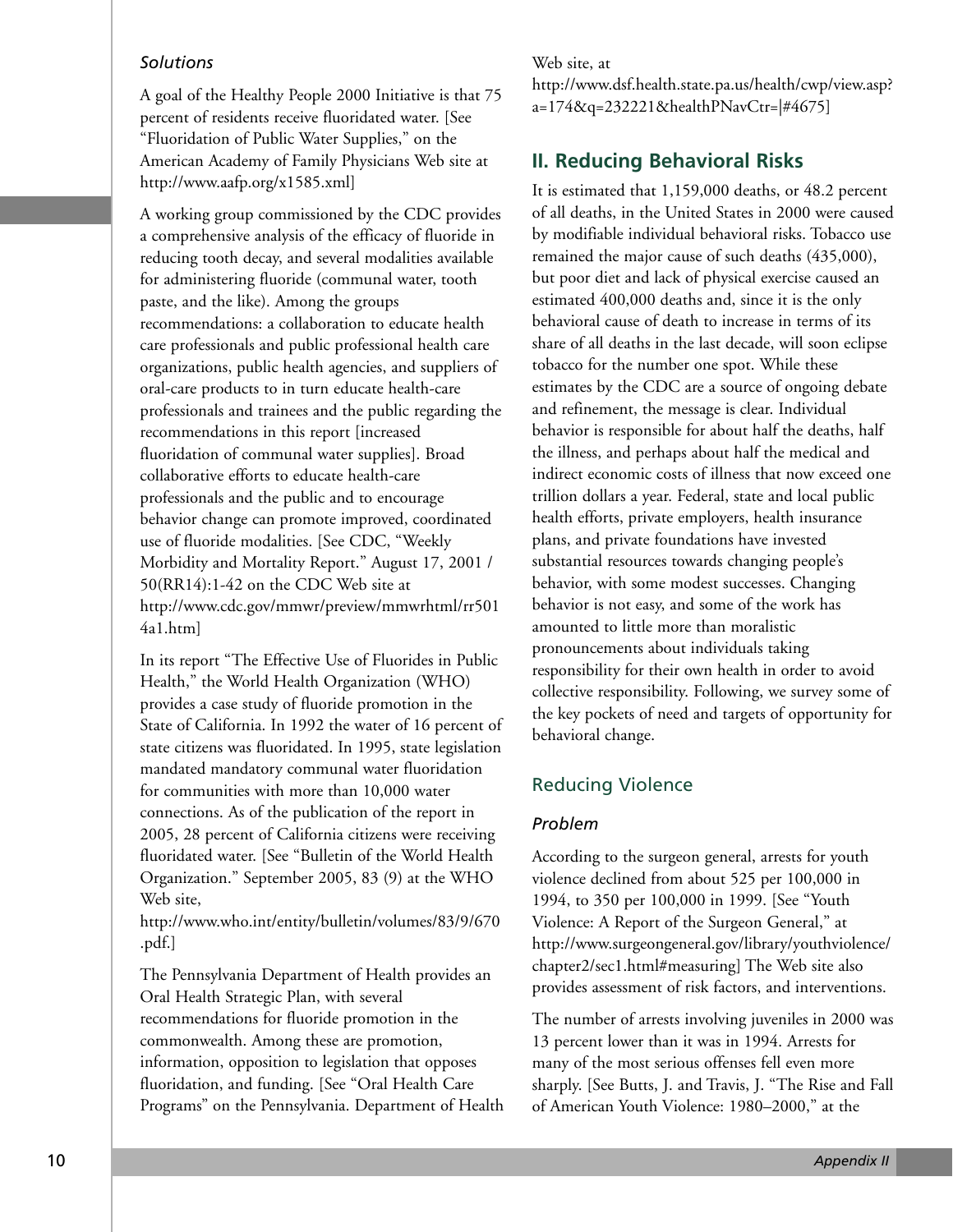#### Urban Institute Web site, http://www.urban.org/UploadedPDF/410437.pdf]

"Although the 1999 arrest rate for violent crimes was the lowest in this decade, it is still 15 percent higher than the 1983 rate (Snyder, unpublished). As seen in Figure 2-2 the 1999 rates for homicide, robbery, and rape are below the 1983 rates; however, arrests for aggravated assault are still nearly 70 percent higher than 1983 rates." [From "Youth Violence: A Report of the Surgeon General," (Chapter 2) at http://www.surgeongeneral.gov/library/youthviole nce/chapter2/sec1.html#arrests]

"The reasons for the decline are complex and not well understood, but they do involve changes in the carrying and use of guns in violent encounters (Blumstein & Wallman, 2000). The explanations most often given are a decline in youth involvement in the crack market and in gang involvement in crack distribution, police crackdowns on gun carrying and illegal gun purchases, longer sentences for violent crimes involving a gun, a strong economy, and expanded crime and violence prevention programs. After reviewing these and other potential explanations for the drop in violence, Blumstein and Wallman (2000) concluded that no single factor was responsible; rather, the decrease in violence resulted from the combination of many factors." [From "Youth Violence: A Report of the Surgeon General," (Chapter 2) at http://www.surgeongeneral.gov/library/youthviole nce/chapter2/sec1.html#arrests]

According to a 2001 Report from the Office of Disease Prevention and Health Promotion (Health and Human Services):

Estimating the Cost of Youth Violence:

The Surgeon General's report provides the best estimate but it is based on data nearly a decade old: Violence costs the United States an estimated \$425 billion in direct and indirect costs each year. Of these costs, approximately \$90 billion is spent on the criminal justice system, \$65 billion on security, \$5 billion on the treatment of victims, and \$170 billion on lost productivity and quality of life. Youth Violence is a Public Health

Problem. [See http://odphp.osophs.dhhs.gov/pubs/prevrpt/01spr ing/Spring2001PR.htm]

#### *Solutions*

**Information.** The American Psychological Association and the American Academy of Pediatrics have collaborated to produce a brochure of recommendation to reduce violence in youth. [See "Raising Children to Resist Violence: What You Can Do," at http://www.apa.org/pubinfo/apa-aap.html]

**School.** Virginia. Commonwealth University, and Virginia's departments of health and education produce a Web site that lists youth violence-reduction best practices and assesses programs that follow each of the listed best practices. [See "Virginia. Best Practices in School-Based Violence Prevention" at http://www.pubinfo.vcu.edu/vabp/best\_practice\_lists.a sp; note that accessing information does not require registration]

**Comprehensive state/community programs (such as domestic violence shelters, advocacy, counseling, education).** A Woman's Place provides comprehensive services to victims of domestic violence in Bucks County, Pennsylvania. This organization provides a children's program that offers counseling to young witnesses of domestic violence and education in nonviolent approaches to conflict; volunteer training; a shelter; school-based education programs; legal advocacy. [See

http://www.awomansplace.org/awp2004.pdf]

The Sexual Assault and Trauma Resource Center of Rhode Island is a state agency that deals with issues of sexual assault as a community concern. It employs 32 staff members. In addition, over 70 volunteers are highly trained in dealing with issues of sexual assault and domestic violence, serving as counselor/advocates throughout the state. Among services provided are counseling, legal advocacy, and prevention education and professional training. [See http://www.satrc.org/programs.htm]

Communities That Care (CTC) is a less comprehensive program that provides communities with a process to mobilize the community, identify risk and preventive factors, and develop a comprehensive prevention plan. It is sponsored by the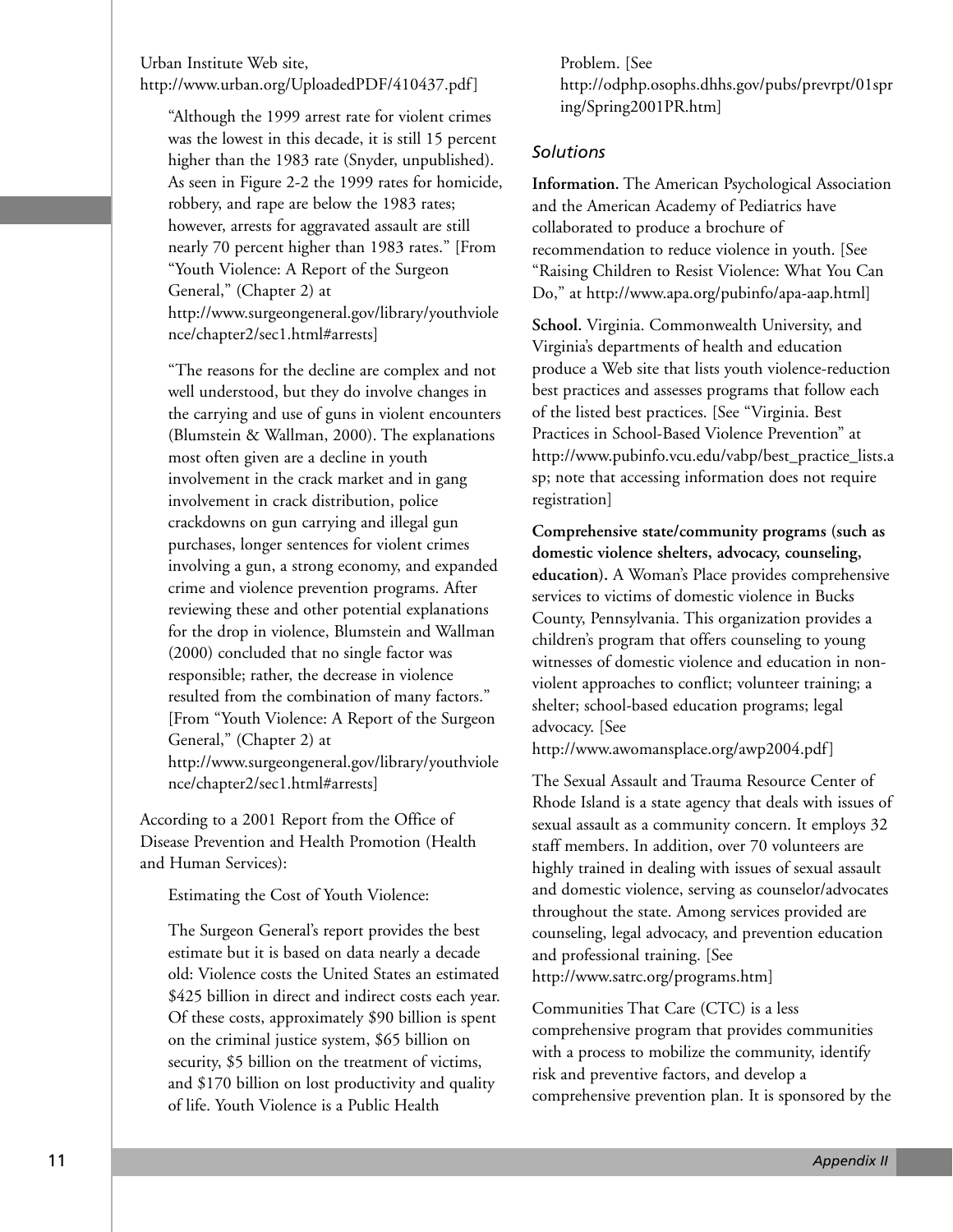Pennsylvania Commission on Crime and Delinquency, which provides funding, and development, training, and evaluation techniques. [See

http://www.pccd.state.pa.us/pccd/cwp/view.asp?a=3& Q=571154]

**Therapeutic interventions.** Research at the National Institutes of Mental Health has determined two therapeutic interventions to reduce violence in youth. [See "Child and Adolescent Violence Research at the National Institutes of Mental Health" at http://www.nimh.nih.gov/publicat/violenceresfact.cfm ]

# Reducing Smoking

#### *Problem*

From the CDC's "Health Effects of Cigarette Smoking" fact sheet, February 2004:

The adverse health effects from cigarette smoking account for 440,000 deaths, or nearly 1 of every 5 deaths, each year in the United States. More deaths are caused each year by tobacco use than by all deaths from human immunodeficiency virus (HIV), illegal drug use, alcohol use, motor vehicle injuries, suicides, and murders combined.

#### **Cancer**

The risk of dying from lung cancer is more than 22 times higher among men who smoke cigarettes, and about 12 times higher among women who smoke cigarettes compared with never smokers.

Cigarette smoking increases the risk for many types of cancer, including cancers of the lip, oral cavity, and pharynx; esophagus; pancreas; larynx (voice box); lung; uterine cervix; urinary bladder; and kidney.

Rates of cancers related to cigarette smoking vary widely among members of racial/ethnic groups, but are generally highest in African-American men.

**Cardiovascular Disease (Heart and Circulatory System)**

Cigarette smokers are 2–4 times more likely to develop coronary heart disease than nonsmokers.

Cigarette smoking approximately doubles a person's risk for stroke.

Cigarette smoking causes reduced circulation by narrowing the blood vessels (arteries). Smokers are more than 10 times as likely as nonsmokers to develop peripheral vascular disease.

#### **Respiratory Disease and Other Effects**

Cigarette smoking is associated with a ten-fold increase in the risk of dying from chronic obstructive lung disease. About 90% of all deaths from chronic obstructive lung diseases are attributable to cigarette smoking.

Cigarette smoking has many adverse reproductive and early childhood effects, including an increased risk for infertility, preterm delivery, stillbirth, low birth weight, and sudden infant death syndrome (SIDS).

Postmenopausal women who smoke have lower bone density than women who never smoked. Women who smoke have an increased risk for hip fracture than never smokers.

#### [See

http://www.cdc.gov/tobacco/factsheets/HealthEffectsof CigaretteSmoking\_Factsheet.htm]

#### *Solutions*

Smoking prevalence rates among adults aged 18 years and older decreased from 42.4 percent in 1965 to 24.7 percent in 1997.

An estimated 1.6 million deaths were postponed because of gains against cigarette smoking, saving more than 33 million person-years of life. Deaths from heart disease have decreased from 307.4 per 100,000 in 1950 to 134.6 per 100,000 in 1996.

[See "Achievements in Public Health: Tobacco Use— United States 1900-1999." MMWR Highlights. November 5, 1999 / Vol. 48 / No. 43 at the CDC Web site,

http://www.cdc.gov/tobacco/news/achievements99.ht m.]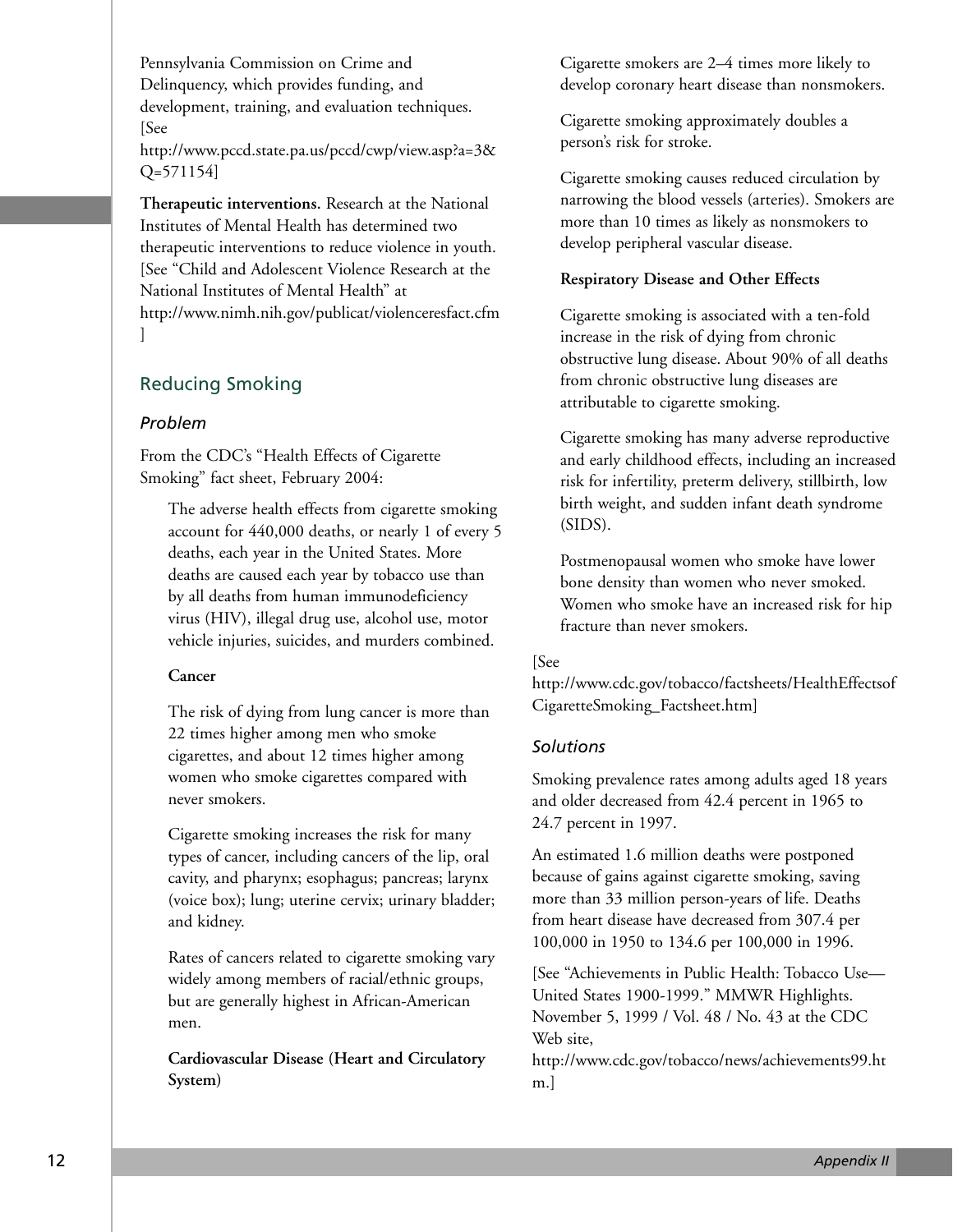The CDC has produced a report that "draws upon 'best practices' determined by evidence-based analyses of comprehensive State tobacco control programs. Among the recommendations: Community and Statewide initiatives; chronic disease programs; school programs; enforcement; counter-marketing; and cessation programs." [See Centers for Disease Control and Prevention. "Best Practices for Comprehensive Tobacco Control Programs—August 1999." Atlanta GA: U.S. Department of Health and Human Services, Centers for Disease Control and Prevention, National Center for Chronic Disease Prevention and Health Promotion, Office on Smoking and Health, August 1999, found at

http://www.cdc.gov/tobacco/research\_data/stat\_nat\_da ta/bestprac-execsummay.htm.]

Tobacco use is the leading cause of preventable death in the United States. The majority of daily smokers (82%) began smoking before 18 years of age, and more than 3,000 young persons begin smoking each day. School programs designed to prevent tobacco use could become one of the most effective strategies available to reduce tobacco use in the United States. The following guidelines summarize school-based strategies most likely to be effective in preventing tobacco use among youth. They were developed by CDC in collaboration with experts from 29 national, federal, and voluntary agencies and with other leading authorities in the field of tobacco-use prevention to help school personnel implement effective tobacco-use prevention programs. These guidelines are based on an in-depth review of research, theory, and current practice in the area of school based tobacco-use prevention. The guidelines recommend that all schools a) develop and enforce a school policy on tobacco use, b) provide instruction about the short- and longterm negative physiologic and social consequences of tobacco use, social influences on tobacco use, peer norms regarding tobacco use, and refusal skills, c) provide tobacco-use prevention education in kindergarten through 12th grade, d) provide program-specific training for teachers, e) involve parents or families in support of school-based programs to prevent tobacco use, f) support cessation efforts among students and all school staff who use tobacco, and g) assess the tobacco-

use prevention program at regular intervals. [From the CDC's Morbidity and Mortality Weekly Report. "Guidelines for School Health Programs to Prevent Tobacco Use and Addiction." February 25, 1994 / Vol. 43 / No. RR-2. [See http://www.cdc.gov/tobacco/interv.htm]

Minnesota youth anti-smoking campaign:

Comprehensive state anti-tobacco programs, especially those with strong advertising (i.e., paid media) campaigns, have contributed to the substantial decline in youth smoking since 1997.

In Minnesota, annual funding for tobacco-control programs was reduced from \$23.7 million to \$4.6 million in July 2003, ending the Target Market (TM) campaign directed at youths since 2000.

To assess the effects of cutting the state's tobacco control funding, during November–December 2003, a survey of Minnesota adolescents aged 12–17 years was conducted to determine their awareness of the TM campaign and their susceptibility to smoking, which is an important predictor of adolescent tobacco use.

The percentage of adolescents who were aware of the TM campaign declined from 84.5 percent during July–August 2003 to 56.5 percent during November–December 2003, and the percentage of adolescents susceptible to cigarette smoking increased from 43.3 percent to 52.9 percent.

Between the July–August 2003 and November–December 2003 surveys, a related increase in susceptibility to smoking, from 43.3 percent to 52.9 percent, occurred among youth in Minnesota. [From "Effect of Ending an Anti Tobacco Youth Campaign on Adolescent Susceptibility to Cigarette Smoking - Minnesota, 2002–2003. CDC's "Morbidity and Mortality Weekly Report." "MMWR Highlights." April 16, 2004 / Vol. 53 / No. 14." at http://www.cdc.gov/tobacco/research\_data/youth/ mm5314a1\_highlights.htm.]

Smoking is a major cause of low-birth weight babies. Counseling is the primary treatment for smoking cessation in pregnant women. The fact that counseling is covered in only 13 states means that the primary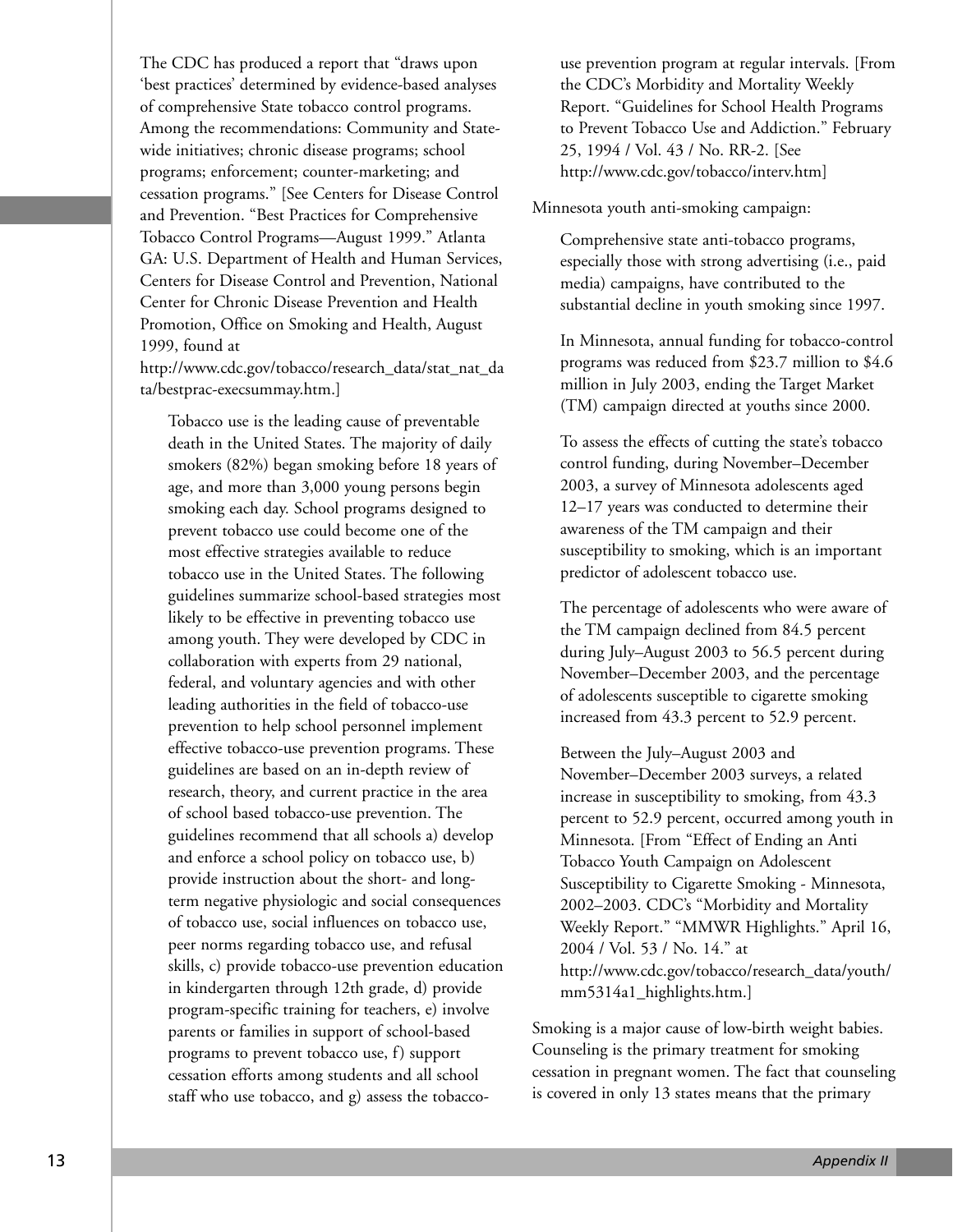treatment for tobacco dependence is not available to many pregnant Medicaid enrollees. [See State Medicaid Coverage for Tobacco Dependence Treatments — United States, 1998 and 2000. "MMWR Highlights." November 9, 2001 / Vol. 50 / No. 44. at http://www.cdc.gov/tobacco/research\_data/interventio ns/mm5044.highlights.htm]

Oregon's voter-approved measure in 1996 to increase cigarette excise taxes by \$.30 (to \$.68 per pack) and to implement a new comprehensive tobacco prevention and education program reduced cigarette consumption by 11.3 percent between 1996 and 1998 (two-years following the voter initiative); thus reversing a 4-year period (1993-1996) of increasing consumption prior to the measure. [See "Oregon— Reducing Cigarette Consumption through a Comprehensive Tobacco Control Program." "MMWR Highlights." February 26, 1999 / Vol. 48 / No. 7. at http://www.cdc.gov/tobacco/research\_data/interventio ns/mm299fs.htm.

# Promoting Exercise and Weight Control

#### *Problem*

Nutrition and overweight is one of the focus areas highlighted in the Healthy People 2010 program. The level of physical activity is one of the 10 leading health indicators (major health issues) in the program. [See U.S. Department of Health and Human Services. *Healthy People 2010: Understanding and Improving Health.* 2nd ed. Washington, DC: U.S. Government Printing Office, November 2000.]

According to "The Surgeon General's Call to Action to Prevent and Decrease Overweight and Obesity 2001,"

- In 1995, the total costs (direct and indirect) attributable to obesity amounted to an estimated \$99 billion.
- In 2000, that amount was estimated to be \$117 billion (\$61 billion direct and \$56 billion indirect cost).
- In 1995 the direct cost alone associated with obesity was estimated to be 5.7 percent of total national health expenditures.
- Much of the costs associated with obesity are

attributable to type 2 diabetes, coronary heart disease, and hypertension. [See http://www.surgeongeneral.gov/topics/obesity/ page 10, which cites Wolf A.M., and Colditz, G.A. Obesity Research.1998 6(2):97-106]

The same report cites research that observes an increase in obesity over the last two decades:

- Based on clinical height and weight measurements in the National Health and Nutrition Examination Survey (NHANES):
- In 1999, 34 percent of U.S. adults aged 20 to 74 years were overweight (BMI 25 to 29.9), and an additional 27 percent were obese (BMI > 30) [See National Center for Health Statistics (NCHS), CDC. Prevalence of Overweight and Obesity Among Adults: United States, 1999 at http:// www.cdc.gov/nchs/products/pubs/pubd/hestat s/obese/obse99.htm]
- This contrasts with the late 1970s, when an estimated 32 percent of adults aged 20 to 74 years were overweight, and 15 percent were obese.[See Eberhardt, M.S.et al. Urban and Rural Health Chartbook. Health, United States, 2001. Hyattsville, MD: NCHS, 2001. p. 256; see also the comprehensive study from which much of the data above was drawn: Clinical Guidelines on the Identification, Evaluation, and Treatment of Overweight and Obesity in Adults. The Evidence Report. National Institutes of Health. National Heart, Lung, and Blood Institute. NIH Publication No. 98-4083 September 1998 National Institutes of Health, at http://www.nhlbi.nih.gov/guidelines/obesity/o b\_gdlns.htm]

#### *Solutions*

# **School-based, integrated physical activity and nutrition programs:**

"Students from schools participating in a **coordinated program** that incorporated recommendations for school-based healthy eating programs exhibited **significantly lower rates of overweight and obesity, had healthier diets, and reported more physical activities than students from schools without nutrition programs.**" [See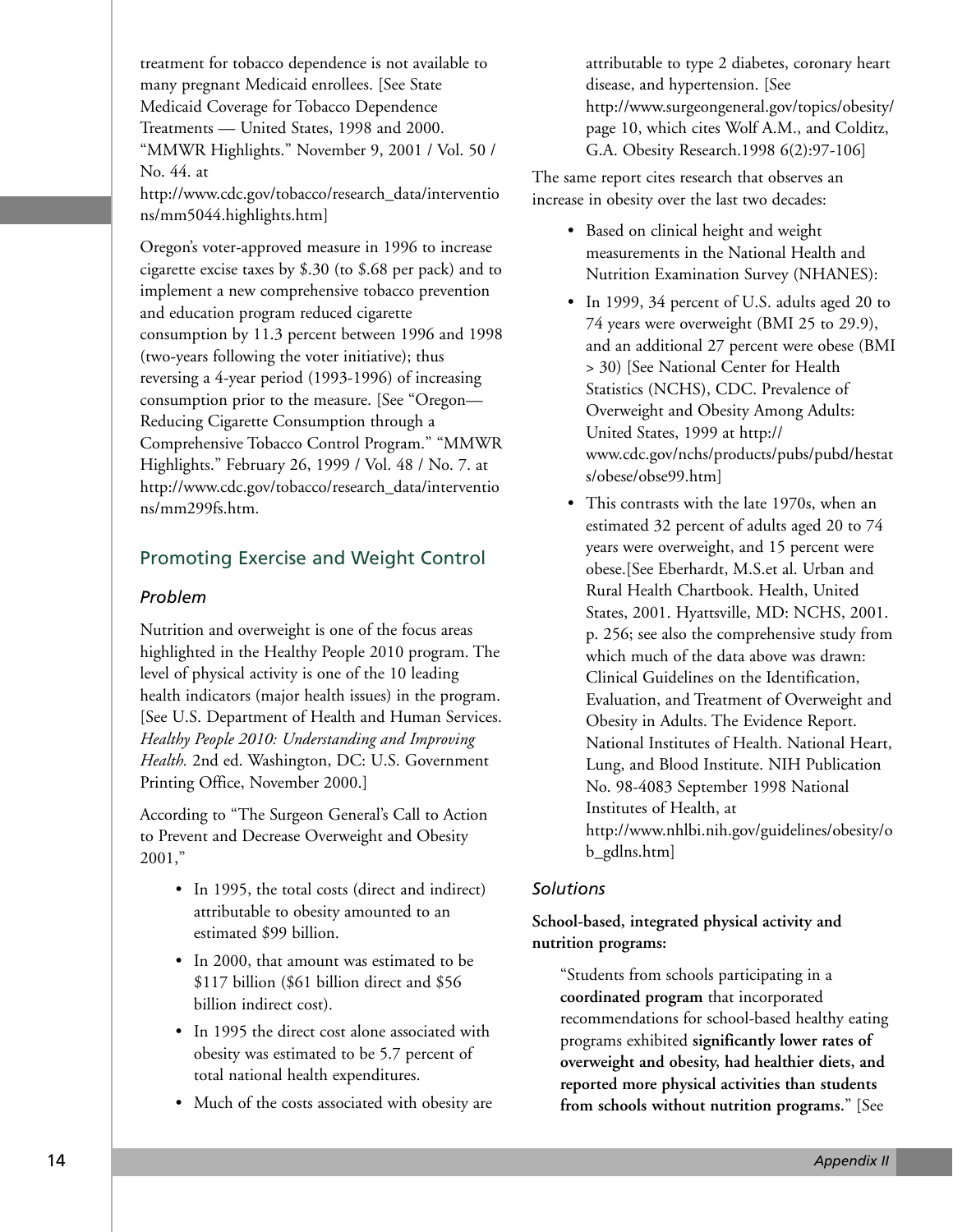Veugelers, P. J., and Fitzgerald, A. L. "Effectiveness of School Programs in Preventing Childhood Obesity: A Multilevel Comparison." American Public Health Association, Inc. Volume 95(3), March 2005: 432-435.]

The most effective school-based integrated programs cited in this study were the Annapolis Valley Health Promoting Schools programs, implemented in seven primary schools in Nova Scotia, Canada. These schools integrated healthy eating programs with exercise and parent and student involvement. [See www.hpclearinghouse.ca/features/AVHPSP.pdf]

**Increasing physical activity.** A private collaboration of physicians and healthcare researchers, supported by the U.S. Department of Health and Human Services, performed a systematic evaluation of existing studies of the effects of physical activity in reducing morbidity and mortality; and the effectiveness of interventions in increasing physical activity. From the report of the task force:

"the development team focused on interventions to increase physical activity through informational, behavioral and social, and environmental and policy approaches."

"The Task Force **strongly recommended or recommended six interventions based upon an evaluation of numerous studies:** 

- Two informational approaches:
	- o Community-wide campaigns
	- o Point-of-decision prompts to encourage using stairs
- Three behavioral and social approaches:
	- o school-based physical education
	- o social support interventions in community settings (e.g., setting up a buddy system or contracting with another person to complete specified limits of physical activity)
	- o individually adapted health behavior change

• One environmental and policy approach: creation of or enhanced access to places for physical activity combined with informational outreach activities. [See "A Report on Recommendations of the Task Force on Community Preventive Services." Task Force on Community Preventive Services. October

1, 2001 at http://www.cdc.gov/mmwr/preview/mmwrhtml/rr50 18a1.htm]

Tailored Print Interventions: Testimony of Dr. James F. Fries, MD, Joint Economic Committee of U.S. Congress. July 22, 2004. "Postponement of Illness and the Future of Medicare Costs":

"prove our ability to achieve healthier and less costly lives … through relatively inexpensive health improvement programs costing less than \$100 per year per person annually. The **most consistently effective approach has been "tailored print interventions, where each set of feedback materials to the participant is exquisitely configured for the precise characteristics and previous behaviors of that individual."**

"'results of one randomized trial indicate that **investing about \$100 per year per person annually … should be expected to reduce Medicare claims by about \$400 per beneficiary per year, even in the first year.'** [See citations of this testimony at

http://jec.senate.gov/\_files/Friestestimony.pdf]

[For a "how to" program: strategies, assessments, individual programs, see The Active Aging Toolkit. Phil Page, et al. The Hygenic Corporation. 2004. https://www.hsminc.com/ReadFileLink.asp?fileLin kId=170]

**Walking trails.** A CDC-supported exercise program, including walking trail construction.

"The program evaluation found that **42% of community residents used walking trails established through the program and that almost 60% of trail users reported increasing their physical activity**. The evaluation also found that **women and people with lower educational levels—groups at high risk for physical inactivity—may be especially responsive to walking trails."** [See www.healthierus.gov/steps/summit/prevportfolio/pahhs.pdf OR 0-www.cdc.gov.library.unl.edu/

nccdphp/pe\_factsheets/pefs\_pa.pdf]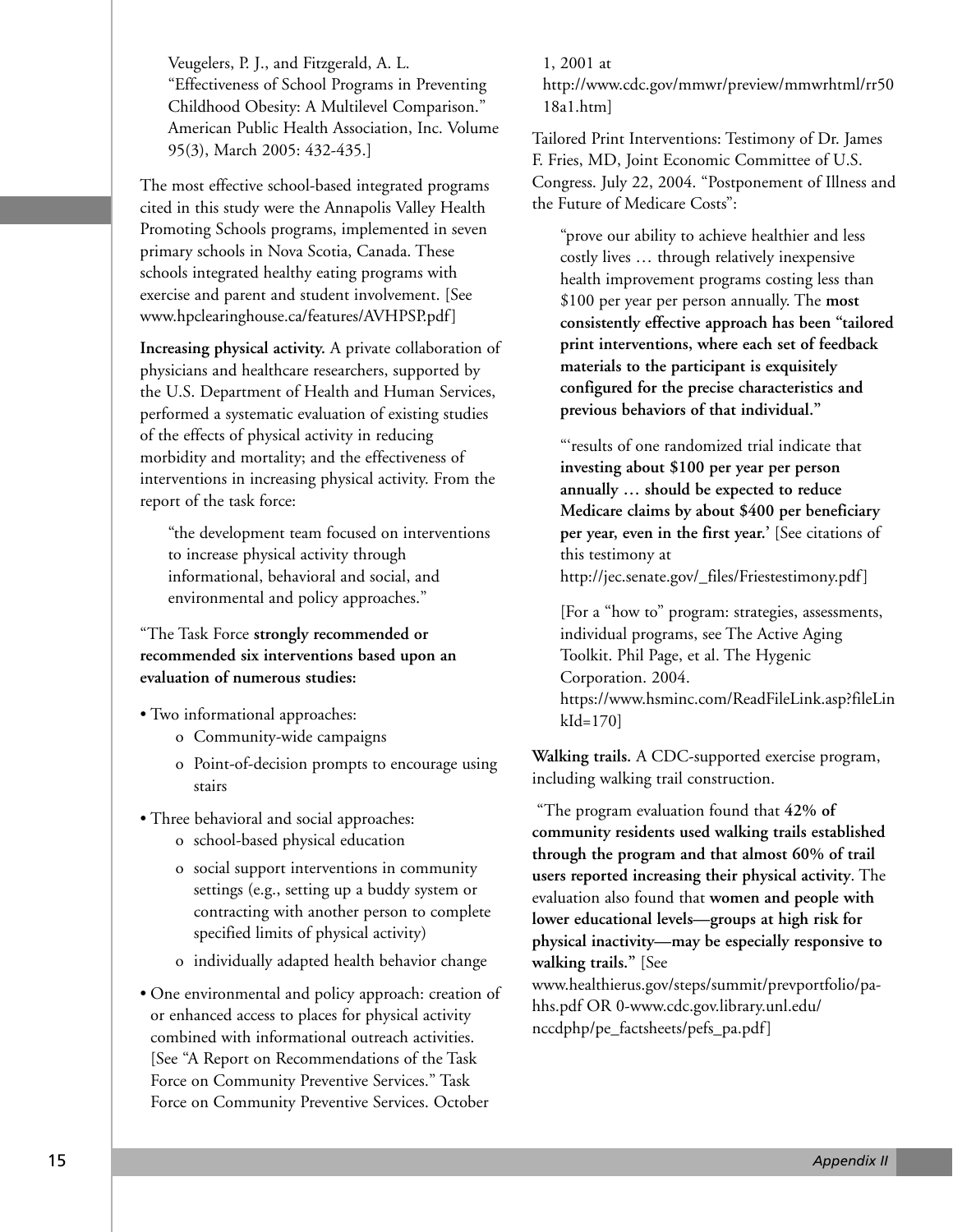#### **Recommended Solutions for Montgomery County:**

- School-based integrated nutrition, exercise, and community involvement program. For an evaluation of the program's effectiveness and detailed "how we did it" sections on each topic area, see Dietary Guidelines for Americans at http://healthierus.gov/dietary guidelines; and Physical Activity and Good Nutrition: Essential Elements to Prevent Chronic Diseases, at http://www.cdc.gov.nccdphd/aag/aag\_dnpa.htm.
- Physical activity program for seniors. The sponsoring agencies of this initiative could work with several types of community resources to implement this program. The area hospitals may be enlisted to perform the initial health assessments, and the development of the individual exercise programs. The hospitals' facilities themselves, as well as the 13 county senior centers, YMCA/YWCAs, places of worship, and other community sites may be used to localize the program; the hospitals may provide the individual assessments and individual exercise programs at either no or a discounted cost to gain access to the referral base.
- The agencies could work with local media and other avenues to communicate the need for and availability of the program. The agencies could then develop a follow-up program to inform the participants to update the individual plans. The agencies could work with some of the abovereferenced facilities to provide exercise sites.
- Walking trails. A walking trails program may be particularly useful for the Norristown and Pottstown communities. The sponsoring agencies could assess the availability and condition of any local trails; work with county and state to develop and maintain trails; develop a program to promote walking among residents. [See Illinois Department of Aging at http://www.state.il.us/aging/lathome/nutrition.htm]

# Reducing Drug and Alcohol Abuse

#### *Problem*

From the U.S. Health and Human Services' (HHS) Substance Abuse and Mental Health Services Administration (SAMHSA) 2001 Household Survey:

- 15.9 million Americans age 12 and older used an illicit drug in the month immediately prior to the survey interview; this was 7.1 percent of the population in 2001, compared to an estimated 6.3 percent the previous year.
- 10.8 percent of youths 12 to 17 were current drug users in 2001, compared with 9.7 percent in 2000.
- Among young adults age 18 to 25, current drug use increased between 2000 and 2001 from 15.9 percent to 18.8 percent.
- There were no statistically significant changes in the rates of drug use among adults age 26 and older.

[See SAMHSA 2001 Household Survey at http://www.whitehousedrugpolicy.gov/drugfact/nhsda 01.html

From the National Institute on Drug Abuse (part of the National Institutes of Health):

The economic cost to U.S. society of drug abuse was an estimated \$97.7 billion in 1992, according to recent calculations. The new cost estimate [1992] continues a pattern of strong and steady increase since 1975, when the first of five previous cost estimates was made. The current estimate is 50 percent higher than the most recent previous estimate—which was made for 1985—even after adjustment for population growth and inflation.

The parallel cost to society for alcohol abuse was estimated at \$148 billion, bringing the total cost for substance abuse in 1992 to \$246 billion. This total represents a cost of \$965 for every person in the United States in 1992. The per-person cost for drug abuse alone was \$383.

These costs arise from increased costs for health services, costs of crime, lost earnings, and social welfare costs.

Neil Swan. National Institute on Drug Abuse. "Research Findings." Volume 13, Number 4 (November, 1998). [See http://www.drugabuse.gov/NIDA\_Notes/NNVol1 3N4/Abusecosts.html]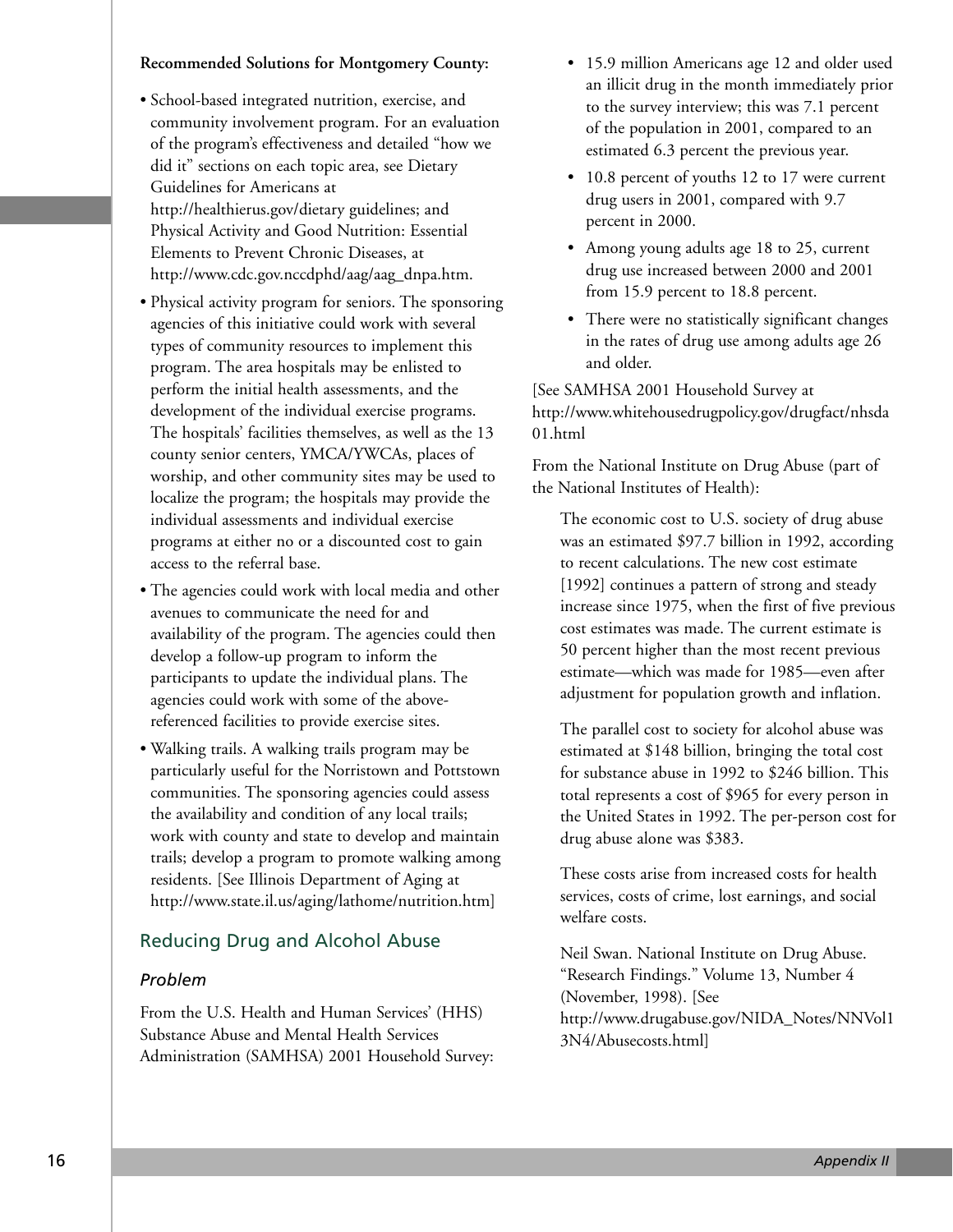#### *Solutions*

#### **Evaluation of effective intervention methods:**

"a policy response of reductions in prevention or treatment expenditures will have the effect of increasing rather than decreasing state costs. Furthermore, policy strategies that involve only civil or criminal justice sanctions without requiring treatment will, in the long term, raise rather than reduce state costs. By thinking about expenditures as investments, policy makers will be in a better position to demand specific results for their investments. An investment-based approach will help policy makers ensure accountability for expenditure of public funds by showing the return and the results." Foster, S.E., and Modi, D. "United Nations Office on Drugs and Crime: Estimating the Costs of Substance Abuse to State Budgets in the United States of America." Bulletin on Narcotics. Volume LII, Nos. 1 and 2, 2000. [See

http://www.unodc.org/unodc/en/bulletin/bulletin \_2000-01-01\_1\_page007.html]

The National Institute on Drug Abuse (NIDA, within the NIH) conducted a thorough study of effectiveness of drug abuse prevention strategies. The effectiveness of expanded social influence/competence enhancement [resistance skills] approaches has been tested in a number of research studies. These studies have generally produced 40 to 80 percent reductions in drug use behavior. [See NIDA. Bukowski, W. and Evans R. (eds) "Cost-Benefit/Cost-Effectiveness Research of Drug Abuse Prevention" at http://www.drugabuse.gov/pdf/monographs/monogra ph176/download176.html]

**Provincial/state/community programs.** The British Colombia Ministry of Health Services website information on best practices and programs to reduce alcohol and substance abuse in the province. [See the British Columbia Ministry of Health Web site at http://www.healthservices.gov.bc.ca/mhd/bpelementsb c.html]

The Center for Substance Abuse Prevention (in SAMHSA), provides descriptions and links to numerous community-based model programs to

reduce alcohol and substance abuse. "The SAMHSA Model Programs featured on this site have been tested in communities, schools, social service organizations, and workplaces across America, and have provided solid proof that they have prevented or reduced substance abuse and other related high-risk behaviors." [See

http://www.modelprograms.samhsa.gov/template.cfm? page=default]

"The Baltimore Substance Abuse Systems (BSAS) is the agency charged with reducing the harm associated with drug addiction. Baltimore is one of only two U.S. cities attempting to insure that drug addicted individuals gain access to treatment within 48 hours of request. Researchers from three local universities evaluated the system's expansion and enhancement efforts and found that heroin use declined by 69% at 12 months after treatment entry and cocaine use declined by 48%. Furthermore, treatment participants engaged in criminal activities 64% less at 12 months after treatment entry. HIV-risk behaviors also were shown to decline significantly." [See the Open Society Institute at

http://www.soros.org/initiatives/baltimore/focus\_a reas/drug\_addiction]

# **III. Improving Access to Services**

Access is shaped by perceived need, supply, and knowledge of available resources. It is restricted by economic, social, transportation, and convenience barriers. Since less than 20 percent of a population need and use more than 80 percent of all health and social services, and since that 20 percent is least likely to be able to afford the costs, public and/or private insurance, financing plays the central role in assuring access. That financing determines demand and supply. The less the recipient of services has to pay out of pocket the more services will be used and those out of pocket barriers will loom larger for those with less income. The more providers receive relative to their costs, the more supply will expand. The challenge is to reduce the currently existing market distortions that tend to reduce access to primary and preventive services to those that need them the most and expand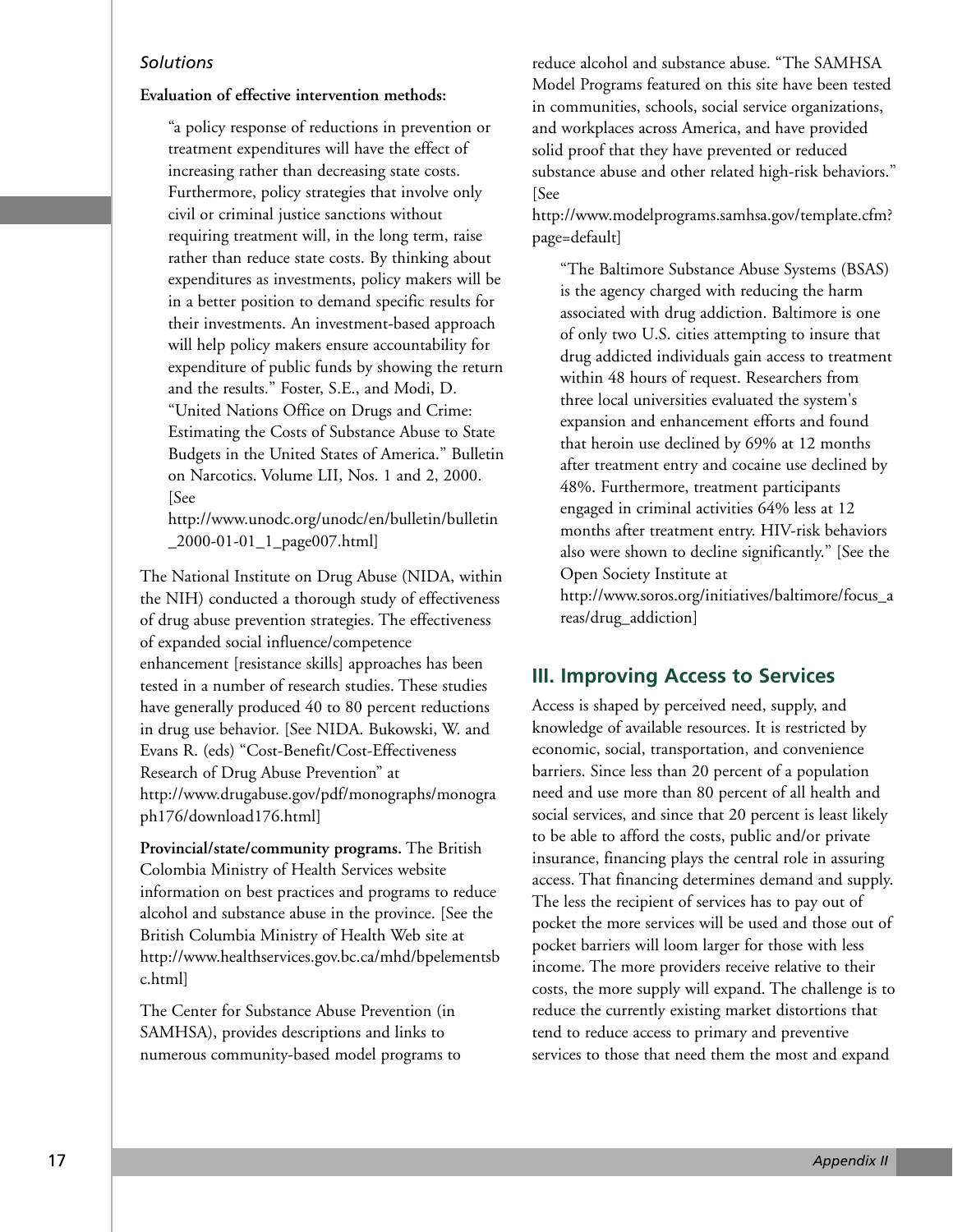access to generally more profitable catastrophic services that increase the overall costs and produce poorer outcomes for the population as a whole.

# Improving Access to Information

# *Problem*

Residents of Montgomery County have a multitude of questions regarding matters of health. There are many informational resources available, but residents do not know how to find them.

# *Solutions*

The internet provides one rich source of useful information that, properly supported by service providers, can assist clients in getting the resources they need.

#### **Thorough, comprehensive information sources:**

The U.S. Health and Human Services' Information and Hotline Directory: Web links and hotline telephone numbers for a menu of health needs. Links range from adoption services, cancer information, lead poisoning, through women's health and youth crisis services. [See http://www.hhs.gov/about/referlst.html]

The National Institutes of Health provides a Web site that addresses both the "how to" element of obtaining health information, as well as numerous print and Internet information sources. [See http://www.niams.nih.gov/hi/topics/howto/howto. htm]

The Food and Nutrition Information Center, a division within the U.S. Department of Agriculture (USDA), provides a Web site that contains a comprehensive list of links pertaining to nutrition. Among the topics covered are aging, community food systems, diabetes, heart health, overweight, and WIC. [See http://www.nal.usda.gov/fnic/etext/fnic.html]

The California Department of Education provides a Web site of resources for preventing violence. Some topics covered include safe schools, warning signs of youth violence, program development,

hate crimes, and sources of violence statistics. [See http://www.cde.ca.gov/ls/ss/vp/ssresources.asp]

The CDC produces a Web site of resources for quitting smoking, with CDC-provided interventions, as well as links to other sources. [See http://www.cdc.gov/tobacco/how2quit.htm]

The SAMHSA produces a Web site with a comprehensive list of resources. Links include both government and non-government sources. Topics include information and interventions for alcohol and a list of drugs, as well as information for specific audiences (ethnic group, peer group, service providers, etc.). [See http://www.health.org/links/]

The strength of these sites is that they provide a wealth of information from reliable sources, such as the CDC, in a format that is easy to understand by a typical citizen. These sites generally take a "how to" approach, addressing a broad range of health concerns that citizens have, and how those citizens may answer their own questions. For example, the HHS site provides several links addressing various types of cancer. Among the topics covered are descriptions of various cancers, appropriate interventions, and the success of those interventions. Likewise, the Food and Nutrition Information Center on the USDA site provides links to local resources, with descriptions of programs, how to use these programs, as well as opportunities for volunteers and social service agencies to participate.

**Use of a "professional navigator"**. In order to assist individuals in accessing information, the sponsors may wish to fund a "professional navigator' service. Such a service is currently operating in Montgomery County under a HRSA grant. The navigator works with people needing services, finding the right providers, negotiating with providers into granting services, providing benefits, and the like.

There may be a significant expense involved, in developing and maintaining such a site, in promoting the site, and employing the navigator. The task of coordinating the content and technical elements must also be considered. If such a service is developed well, it could provide very valuable services to a host of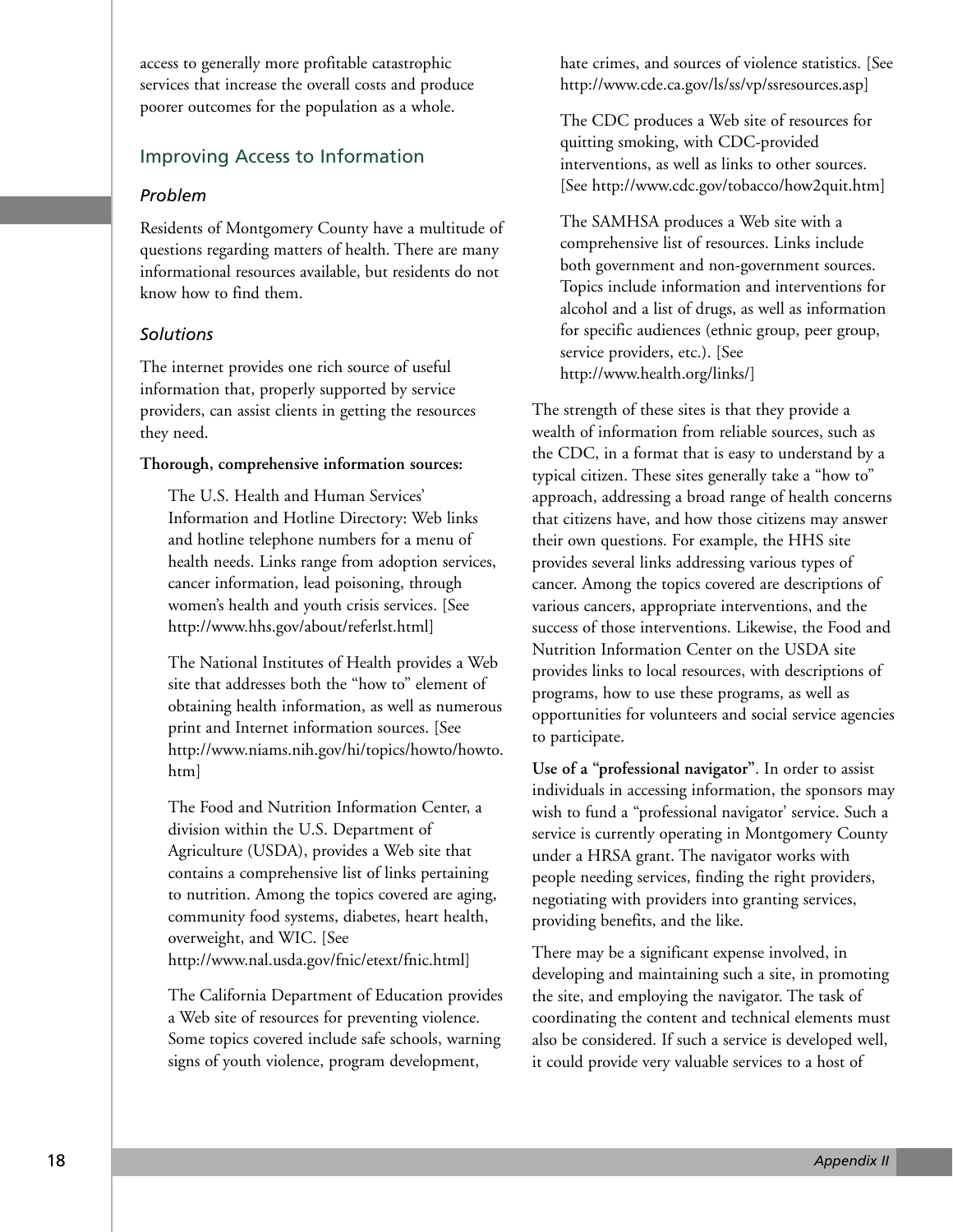different types of users, and might even serve as a pilot for the development of other such services elsewhere.

# Increasing Training for Coaches and Parents of Children Involved in Sports and Physical Activity Programs

# *Problem*

Much of children's sports activity in the United States is supervised by persons without training in medicine, coaching, or child psychology. This results, at times, in physical injury, and a sports experience that is frustrating and discouraging to children. The resources below address how to improve the safety of children's sports activities and how to improve the experience of children participating.

# *Solutions*

The National Youth Sports Safety Foundation, Inc. (NYSSF), a nonprofit corporation established in 1989, is dedicated to reducing the number and severity of injuries youth sustain in sports activities through the education of health professionals, program administrators, coaches, parents and athletes. Its website states that it is the only such organization in the country. Resources include a clearinghouse for information, educational literature, resource center, and coaching education. [See http://www.nyssf.org/wframeset.html]

The Positive Coaching Alliance (PCA), established in 1998, is a national organization that was provides live, research-based training workshops and practical tools for coaches, parents and leaders who operate youth sports programs. PCA educates adults who shape the youth sports experience by offering partnership programs with youth sports organizations, schools, cities, and national sports governing bodies. [See http://www.positivecoach.org/default.aspx?SecID=6]

National Youth Sports Coaches Association (NYSCA) is the most widely used volunteer coach training program in the nation, having trained more than 1.8 million coaches since its inception in 1981. Its national standards for youth sports are used as a guide for operating youth sports programs. [See http://www.nays.org/TimeOut/National%20Standards .pdf; see

http://www.nays.org/IntMain.cfm?Page=78&Cat=1]

The nonprofit National Alliance for Youth Sports (NAYS), founded in 1981, has certified over 1.7 million coaches who have completed their training programs. It provides training in sports coaching, as well as standards for coach conduct, and recommendations for developing community sports programs. [See

http://www.nays.org/IntMain.cfm?Page=82&Cat=1]

A model for regional efforts and a source of information is Urban Youth Sports, which creates solutions that increase opportunities for sports participation and healthy development in Boston neighborhoods. Operated by Northeastern University's Center for the Study of Sport in Society, it has have created over 1,200 new sports/recreation opportunities in two years. The Web site provides program descriptions, as well as contact information for program administrators. [See http://www.sportinsociety.org/uys.html]

Christiana Care Health System provides a sports program that may provide a model for local Montgomery County hospital systems to consider. Christiana Care Physical Therapy Plus offers a sports program of customized strength and conditioning programs for athletes of all ages and abilities. Some of the sports addressed are football, soccer, tennis, bicycling, running, and golfing. [See http://www.christianacare.org/body.cfm?id=361]

# Improving Prevention Strategies

# *Problem*

In the United States, rates of immunization for children and seniors are significantly below levels recommended by the Healthy People 2010 initiative. [Children: four or more doses of diphtheria/tetanus/acellular pertussis (DTaP) vaccine; three or more doses of polio vaccine; one or more dose of measles/mumps/rubella (MMR) vaccine; three or more doses of Haemophilus influenza type b (Hib) vaccine; and three or more doses of hepatitis B (Hep B) vaccine. Seniors: influenza and pneumococcal vaccines. See

http://www.healthypeople.gov/Document/HTML/uih /uih  $4.html$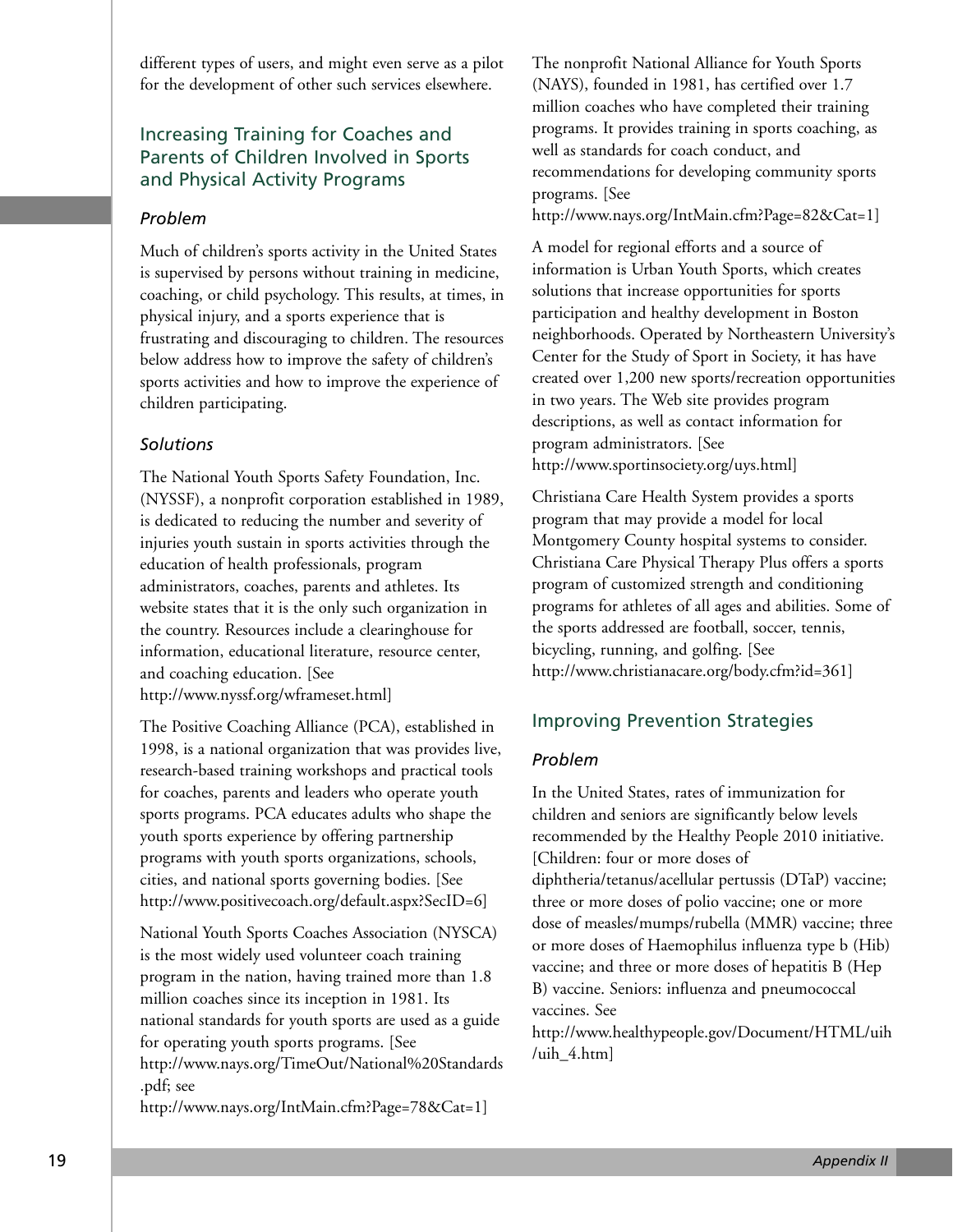#### *Solutions*

The sources described below provide methods for addressing the gaps in the health care system: immunization coverage for the reluctant or unmotivated, the uninformed, and the uninsured. The comprehensive surveying of target populations to determine immunization status allows providers to seek and treat those not inoculated. Communication strategies, particularly for minority, non-Englishspeaking, and senior populations, informs those who do not understand or appreciate the efficacy of immunization. And universal coverage for pediatric immunizations overcomes the barrier of inadequate financial resources.

The following regional programs offer models for Montgomery County:

In Canada, the Saskatchewan Department of Health conducts a review of all preschool records on an annual basis to identify those children who are behind in their immunization schedule. On first review, between 75 and 80 percent of children are fully immunized to current recommendations. This rises to between 93 and 95 percent by school entry as children get caught up with vaccine doses they have previously missed. The immunizations are provided by public health nurses and physicians. The sponsors might consider funding an initiative with the Pennsylvania and Montgomery County departments of health, long with area health care providers, to develop a similar program. The Pennsylvania Chapter of the American Academy of Pediatrics and the Pennsylvania Department of Health currently provide a health care provider education and child immunization program: the sponsors could supplement this program with one for greater surveying and outreach efforts.[See www.saskatoonhealthregion.ca/pdf/2000population/Se ction%2010.pdf]; see

http://www.partnersforimmunization.org/2002nomine es.html]

The Childhood Immunization Coalition of Fresno/Madera Counties works to increase immunization education to the San Joaquin Valley's Hispanic, Hmong, and African-American populations. Outreach to the Hmong community included the development and use of immunization messages in radio announcements, sponsoring a Hmong-speaking physician to talk on a regional healthcare radio shows

and participation in health fairs. The coalition also developed culture-specific posters and ads to reach the African American and Hispanic communities. Local agencies assisted the coalition in distributing posters and placing ads in local newspapers. [See http://www.partnersforimmunization.org/2002nomine es.html]

Iowa Adult Immunization Coalition distributed flyers at health fairs and senior events, produced and aired a television and radio commercial, and directed a press release from the governor to over 400 newspapers statewide. [See National Partnership for Immunization at

http://www.partnersforimmunization.org/2002nomine es.html]

The Immunization Action Coalition, a coalition of government agencies and health care professional organizations, creates and distributes educational materials for health professionals and the public that enhance the delivery of safe and effective immunization services. The coalition also facilitates communication about the safety, efficacy, and use of vaccines within the broad immunization community of patients, parents, health care organizations, and government health agencies. This organization's Web site provides a wealth of educational material, as well as methods for promoting immunization. [See http://www.immunize.org/]

The Washington State Immunization Program provides vaccines to all children under age 19, regardless of income, through a combination of state and federal funds. No child in Washington can be denied state-supplied vaccine because of an inability to pay an administration or office visit fee, and no child can be charged for state-supplied vaccine. [See Washington State Department of Health at http://www.doh.wa.gov/cfh/Immunize/vaccine4.htm]

#### Improving Access to Transportation

#### *Problem*

Citizens who require services, or who wish to volunteer their services, often have difficulty in getting to and from the sites where such activities occur. Obstacles to providing transportation services include funding; obtaining drivers, and managing and scheduling them; liability costs associated with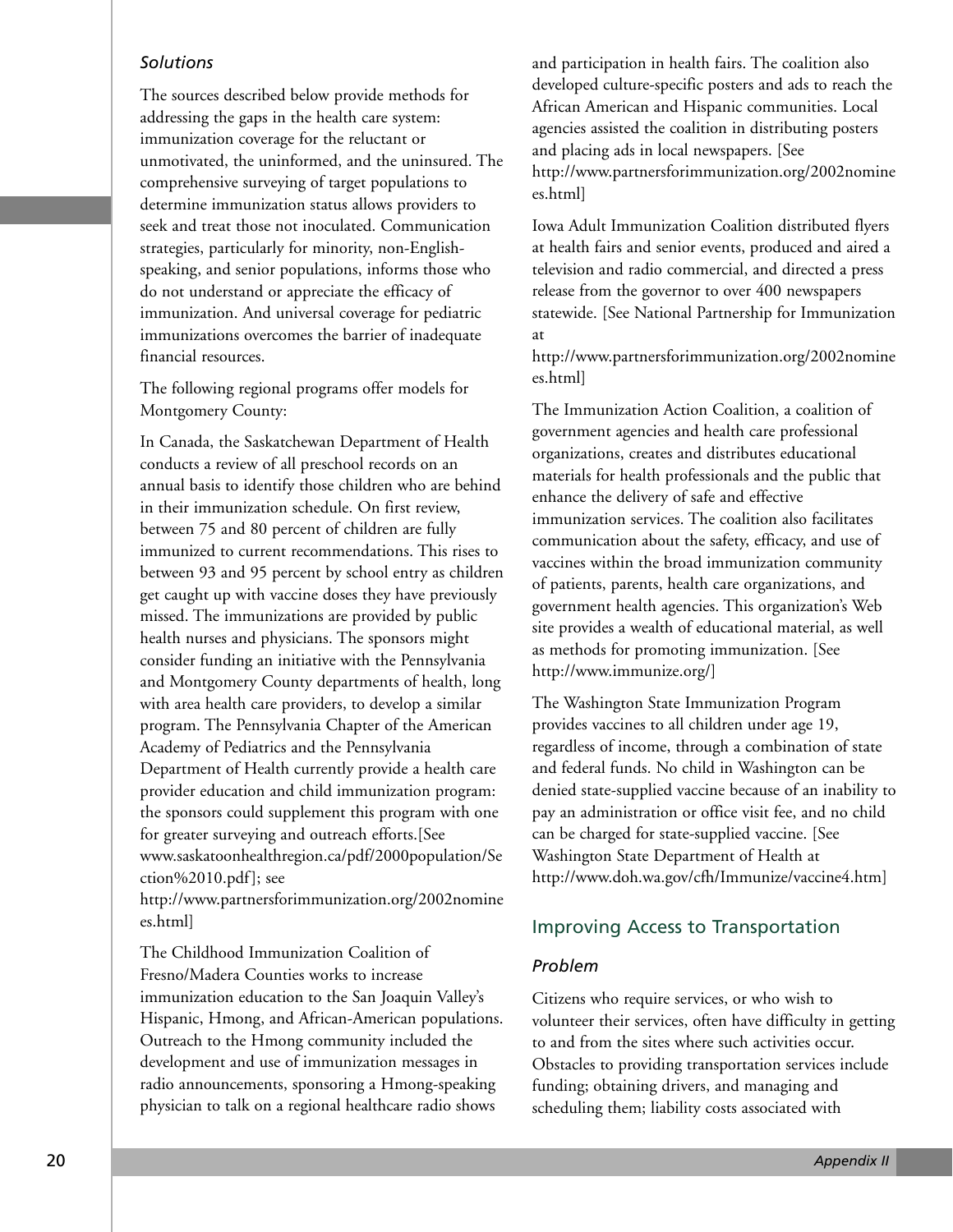providing transportation; and promoting the availability of transportation services.

#### *Solutions*

As noted in the section above, on providing a better infrastructure for volunteerism, the Beverly Foundation and the AAA Foundation for Traffic Safety produced in 2001 a report of a comprehensive study of Supplemental Transportation Programs (STP); a follow-up study was conducted in 2004. STPs are community-based transportation programs for seniors. These programs are predominantly nonprofit, with budgets ranging from modest volunteer efforts to ones with budgets of as much as \$10 million. Some use on volunteers, others paid staff. The two reports provide reviews of several components of these programs, including organization, recruitment, financing, and risk management. Case studies are provided. [See http://seniordrivers.org/research/stp.pdf; see http://www.aaafts.org/pdf/STP2.pdf]

Washington State provides funding to counties within the state to develop and operate transportation services for those not utilizing any available public transportation services. The 2000 report to the legislature from each of the counties includes descriptions of innovative and successful programs to provide such services. The report from Mason County (beginning on page 17 of the link cited) discusses the process of developing a program organizational structure and decision-making process, a county-wide transportation plan, coordination of services with the school bus system, and the raising of additional funds. [See Washington State Department of Transportation at http://www.wsdot.wa.gov/acct/library/reportsstudies/2000\_ACCT\_Report.pdf]

The U.S. Administration on Aging provides a Web site with a wealth of sources for seniors to obtain transportation services in their area. Information is provided in nine languages. [See http://www.aoa.gov/prof/notes/notes\_transportation.as p]

Accessible PA is a joint effort between Pennsylvania's departments of aging, education, health, labor and industry, and public welfare. It provides online links

to various transportation services in the state. Among the populations served include seniors; Medicaid recipients; the disabled, including transportation to and from work; special needs children; and rural citizens in need of medical care. [See http://www.accessiblepa.state.pa.us/AccessiblePA/site/]

The Phoenix, Arizona city government's Reserve-A-Ride program provides specialized, door-to-door transportation for the elderly, age 60 and over; and certified disabled individuals, age 18 and over, for transportation to senior centers, medical appointments, social service agencies and shopping. All vehicles are wheelchair accessible. The city's Web site provides information on this service. [See http://phoenix.gov/PUBTRANS/reserve.html]

The Rhode Island Department of Transportation provides transportation to seniors and the disabled through FlexService, from 6:00 a.m. to 7:00 p.m., Monday through Friday. Transportation is provided in Providence and the rest of Rhode Island, using dedicated vans. Telephone appointments are used to schedule rides. [See

http://www.ripta.com/ripta/search.php]

The Rensselaer County Department for the Aging, in Troy, New York, provides comprehensive services to seniors in the city. Focused on getting seniors to activity centers, transportation to other services, such as medical, banking, and shopping, is provided in coordination with this primary goal. The service uses a mixed fleet including eight 15-passenger maxi-vans, two 12-passenger vans, three minivans (used for medical trips), and a passenger car. Rensselaer uses professional drivers, many of whom are themselves retired seniors. Money for the program comes from the county, with additional contributions from the state, local governments, and federal funding through the Older Americans Act of 1965. There is a suggested contribution of \$4 per trip for medical visits and 25 cents each way for other rides, but seniors who cannot afford the fare travel free. [See

http://www.rensco.com/departments/departmentlist.ht m]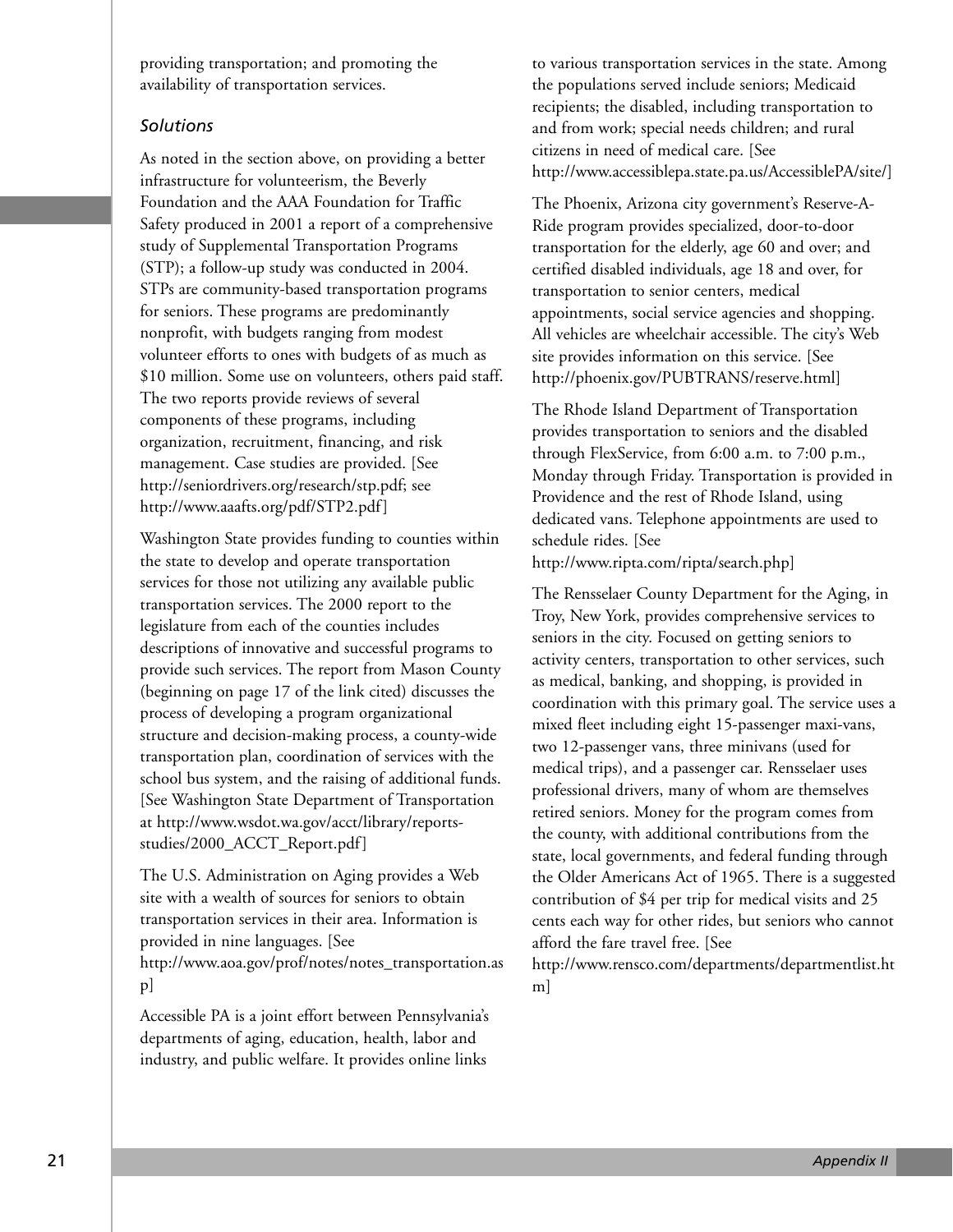#### Improving Cancer Screening

Colorectal: 10.9%

Female breast: 8%

Prostate: 5.6%

Pancreas: 5.7%

Leukemia: 3.7%

All others: 40.1%

cancer are the following:

**Ever: 1 out of 8**.

n/screening-mammograms]

According to the National Cancer Institute, in the United States, the chances of a woman getting breast

From age 20 to age 30: 1 out of 2,000

From age 30 to age 40: 1 out of 250

From age 40 to age 50: 1 out of 67

From age 50 to age 60: 1 out of 35

From age 60 to age 70: 1 out of 28

#### *Problem*

Cancer is the second leading cause of death in the United States. According to the CDC's numbers from 2002, on the three leading causes:

| Lung and other respiratory: 26%                     | Ever: $1$ in $6$ |  |
|-----------------------------------------------------|------------------|--|
| from cancer by cancer type in the state:            |                  |  |
| In 2001, the state of Connecticut determined deaths | $75:1$ in 9      |  |
| [See http://www.cdc.gov/nchs/fastats/lcod.htm]      | 70: 1 in 13      |  |
| Stroke: 162,672                                     | $65:1$ in 21     |  |
| Cancer: 557,271                                     | 60: 1 in $43$    |  |
| Heart disease: 696,947                              | 55: 1 in 120     |  |

[See

http://www.cdc.gov/cancer/prostate/decisionguide/]

Several methods of colorectal cancer screening appear to be effective in reducing disease-specific mortality, but the cost-effectiveness of different strategies is unclear. [See Pignone, M. et al "Cost-effectiveness Analyses of Colorectal Cancer Screening" Annals of Internal Medicine 2002, 137(2): 96-104, at http://www.ahrq.gov/clinic/3rduspstf/colorectal/coloco st1.htm

#### *Solutions*

The National Cancer Institute (NCI) recommends that all women over age 40 receive a screening mammogram every one to two years; those with certain characteristics should consult with their physicians about more frequent screening [See http://www.cancer.gov]

The CDC coordinates the National Breast and Cervical Cancer Early Detection program. This program provides screening services, including clinical breast exams and mammograms, to low-income women throughout the United States and in several U.S. territories. Contact information for local programs is available on the CDC's Web site [See http://www.cdc.gov/cancer/nbccedp/contacts.htm] or by calling the CDC at 1–888–842–6355 (select

[See http://www.cancer.gov/cancertopics/factsheet/Detectio Prostate is the fifth leading cause of death among men over age 45. The risk in men of being diagnosed with prostate cancer, by age:

45: 1 in 2,500

50: 1 in 476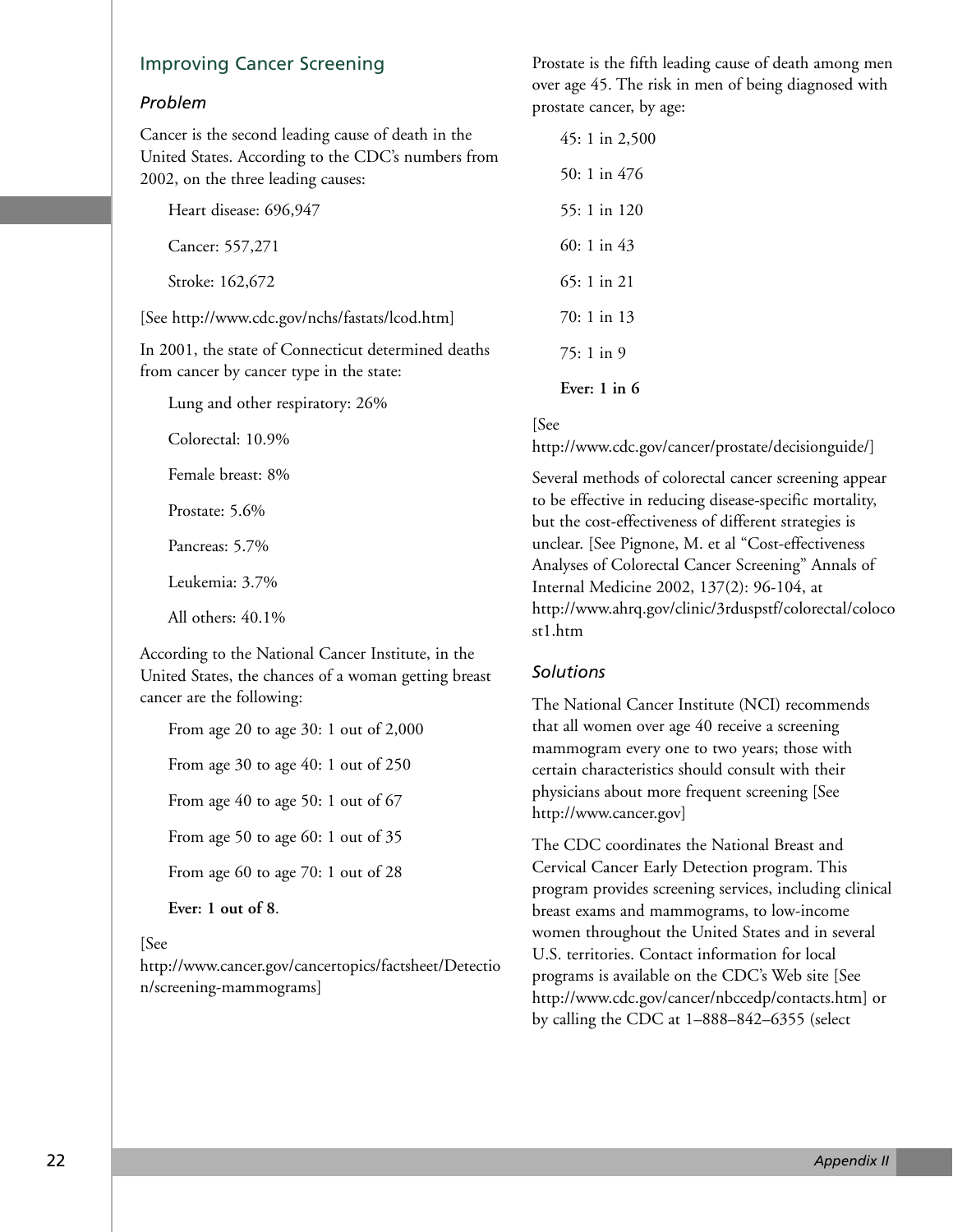option 7). Information on low-cost or free mammography screening programs is also available through the NCI's Cancer Information Service (CIS) at 1–800–4–CANCER (1–800–422–6237).

The HealthyWoman Program in Pennsylvania is the Breast and Cervical Cancer Early Detection program funded by the CDC. The state coordinates with eight contractors, who in turn subcontract with over 200 service delivery sites for mammograms, Pap tests, and other required services. This organization provides a wealth of services addressing breast cancer: promoting legislation and research; treatment informational services; support services; and programs for cancer patients. [See

http://www.dsf.health.state.pa.us/health/cwp/view.asp? A=174&Q=198271]

Pennsylvania. recently enacted legislation creating the Pennsylvania Breast and Cervical Cancer Early Screening Act, making free mammograms available to eligible uninsured and underinsured women 40 to 49 (effective July 1, 2006). This complements the current program available for women 50 to 64. Under this legislation, women whose family income does not exceed 25 percent of the federal poverty level and with no other access to health insurance qualify for screenings. The legislation was strongly promoted by the Pennsylvania Breast Cancer Coalition. [See http://www.pabreastcancer.org/news\_2005HB1606pas sed3.html]

The State of Connecticut sponsored a coalition of public health officials, researchers, and physicians to develop a comprehensive plan for the state to address cancer prevention and treatment. Among topics addressed: prevention; early detection; treatment; survivor resources; and end of life resources. [See http://www.dph.state.ct.us/communications/pwd/final %20plan%20sept%2014%202005.pdf]

Medical experts encourage regular screening recommend that all men who have a life expectancy of at least more 10 years should be offered the PSA test and DRE annually, beginning at age 50. They also recommend offering screening tests earlier to African American men, and men who have a father or brother with prostate cancer. [See

http://www.cdc.gov/cancer/prostate/decisionguide/]

Recent research has shown that appropriate screening

and treatment can alleviate much of the suffering associated with colorectal cancer, and reduce the number of deaths caused by this malignancy. [See American Academy of Family Physicians at http://www.aafp.org/afp/990600ap/3083.html]

The CDC has awarded \$2.1 million to establish a new demonstration program to increase colorectal screening among Americans, aged 50 years or older (September 2005). The program sites will provide screening and diagnostic follow-up; conduct public education and outreach; establish standards, systems, policies, and procedures; develop partnerships; collect and track data; and evaluate the effectiveness of the demonstration program. [For further CDC guidance on such screening programs see http://www.cdc.gov/cancer/colorctl/#award]

To attract Internet users to an educational Web site on colorectal cancer, the CDC posted advertisements on Yahoo. Exposure to the advertisements was limited to health professionals and selected lay populations. The total cost of the campaign was \$64,627, and resulted in over 26,000 visits to the Web site at a cost of \$2.42 per visit. [See British Medical Journal Web site at http://bmj.bmjjournals.com/cgi/content/full/328/744 9/1179]

# Assuring Adequate Prenatal Care, Particularly for Minorities and New Immigrant Groups

#### *Problem*

According to the CDC, the United States ranked 28th in the world in infant mortality in 1998. (Infant mortality may be used as one proxy, though imperfect, of the effectiveness of prenatal care in the United States) This ranking is due in large part to disparities that continue to exist among various racial and ethnic groups in this country, particularly African Americans. [See http://

www.cdc.gov/omh/AMH/factsheets/infant.htm]

#### *Solutions*

To reduce infant mortality, the CDC recommends a focus on modifying the behaviors, lifestyles, and conditions that affect birth outcomes, such as smoking, substance abuse, poor nutrition, lack of prenatal care, medical problems, and chronic illness.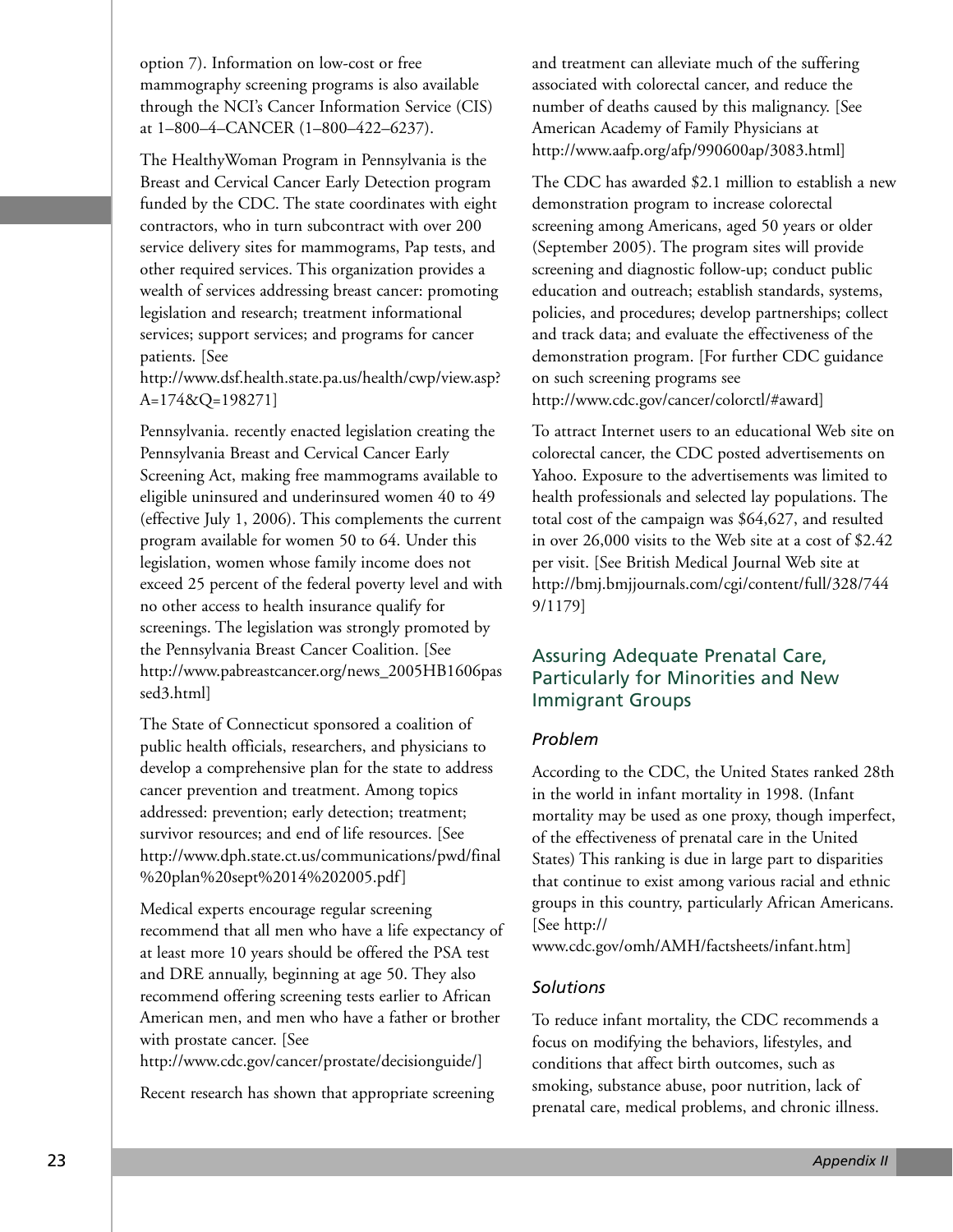Public health agencies including CDC/ATSDR, health care providers, and communities of all ethnic groups must partner to improve the infant mortality rate in the United States. [See http://www.cdc.gov/omh/AMH/factsheets/infant.htm]

"The rates of low birth weight, very low birth weight, and preterm birth (less than 260 days' gestation) decreased with increasing levels of prenatal care for both blacks and whites. However, increasing levels of care were associated with a greater reduction among black infants than among white infants in low birth weight, very low birth weight, and low birth weight at term (greater than or equal to 260 days' gestation). When we compared mothers who received adequate care with those who received inadequate care, the relative risk of giving birth to a very-lowbirth-weight infant was reduced 3.6-fold (95 percent confidence interval, 2.0 to 6.6) for black mothers and 2.1-fold (confidence interval, 1.3 to 3.4) for white mothers…" Murray, J.L. and Bernfield, M.

"The Differential Effect of Prenatal Care on the Incidence of Low Birth Weight Among Blacks and Whites in a Prepaid Health Care Plan." *New England Journal of Medicine.* Volume 319:1385-1391, November 24, 1988, Number 21 [See http://content.nejm.org/cgi/content/short/319/21/138 5]

The New Jersey Supplementary Prenatal Care program provides prenatal services to immigrant pregnant women who are residing in New Jersey and are ineligible for Medicaid or NJ FamilyCare because of their alien status. [See the Access Project (a research affiliate of the Schneider Institute for Health Policy at Brandeis University) Web site at http://www.accessproject.org/adobe/healthcare\_access\_ nj.pdf]

The New Jersey Presumptive Eligibility program provides prenatal services to all pregnant women who apply for Medicaid. This program covers the gap between when the application for Medicaid is made, and the Medicaid services become available. [See

Children's Alliance at

http://www.childrensalliance.org/4Download/prenatal \_care2.pdf]

"An Emory University School of Medicine program at Grady Memorial Hospital…is better able to improve birth outcomes by expanding its Centering Pregnancy program to include a bilingual and bicultural healthcare associate who will provide group prenatal care for 100 immigrant, Spanish-speaking Hispanic women. The Centering Pregnancy program at Grady focuses on prenatal care and combines assessment, education and support within a group setting. Emphasis is placed on self-care activities, education and social support to empower women within the health system." [See Emory Healthcare at

http://www.emoryhealthcare.org/press\_room/ehc\_ news/2005/Feb/Prenatal\_Care.html}

Health Partners, the nonprofit health plan serving Medical Assistance recipients in Southeastern Pennsylvania, recently received the national 2004 Gold AHIP/Wyeth HERA Award for its Baby Partners prenatal outreach program. The program offers comprehensive prenatal support with intensive case management and one-on-one counseling for its Medicaid member population. During the 12-month study period, 1,951 members were enrolled in the Baby Partners program. As a result of Baby Partners strategies, the number of pre-term babies born in just one year decreased significantly, by 17 percent [See Apria Healthcare Web site news story at http://www.apria.com/resources/1,2725,494- 189493,00.html; see Health Partners at http://www.healthpart.com/about\_message.asp]

# Assuring Medical, Dental and Mental Health Services for Low-Income Underinsured and Uninsured

#### *Problem*

The percentage of the nation's population without health insurance coverage was 15.7 percent in 2004.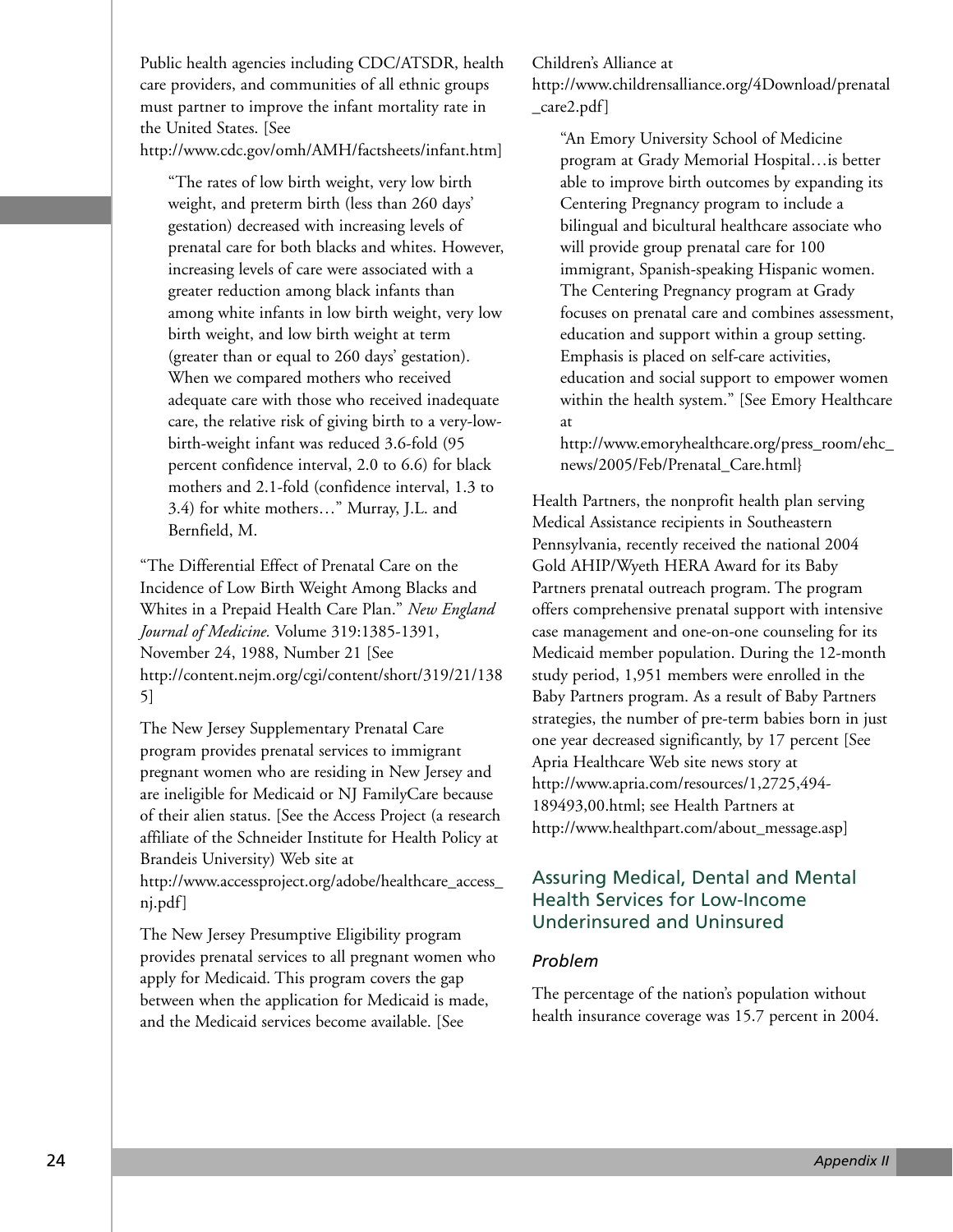The number without such coverage rose from 2003 by 800,000, to 45.8 million. The proportion and number of uninsured children did not change in 2004, remaining at 11.2 percent or 8.3 million. [See U.S. Census Bureau News Release of 08/30/2005 at http://www.census.gov/Press-

Release/www/releases/archives/income\_wealth/005647 .html]

#### *Solutions*

Project Access was developed in 1995 by physicians in the Buncombe County Medical Society in Asheville, North Carolina, and is a system that provides healthcare to the low-income uninsured. It is a partnership between county government, county physicians, county service agencies, the hospital, and pharmacists. Ninety percent of practicing physicians in Buncombe County (over 600) now see 10–20 individuals referred into their program, with no expectation of payment. The county provides seed money, the Medical Society runs the program, and the hospital absorbs patient costs. Access to primary care services has been raised from 78 percent in 1995 to an astounding 93 percent in the year 2000. [See National Association of County and City Health Officials at http://archive.naccho.org/modelPractices/Result.asp?Pr acticeID=24]

The American Project Access Network (APAN) is a national nonprofit service organization that assists communities in establishing and sustaining coordinated systems of charity care based on the Project Access model. APAN uses lessons learned from other Project Access systems nationwide to assist other communities in the development of a Project Access program. [See

http://www.apanonline.org/display.php?m=apanfaq.ht m]

For an example of how this model can be adapted, see Sedgwick County, Kansas, where the Project Access is a community-based program that coordinates donated medical care and services provided by physicians, hospitals, pharmacies, and others for uninsured, lowincome people living in Sedgwick County. The program is based on the Buncombe County Project Access model in Asheville, North Carolina. More than 65 percent of local physicians (members of the

Medical Society of Sedgwick County) have agreed to provide donated care for 10–20 patients each year. All area hospitals are treating Project Access patients, and 65 pharmacies fill prescriptions at 15 percent below average wholesale price. The Wichita City Council and the Sedgwick County Commission have committed \$500,000 for prescriptions annually. [See http://projectaccess.net/]

Temple University Children's Medical Center Project Access is an outreach program that helps parents enroll children in insurance programs. Staff members go into the North Philadelphia community, block by block, to help families obtain health insurance and health care for their children. Services performed include enrollment of uninsured children in the free or low-cost insurance program for which they qualify; educating families about the importance of primary and preventive health care and the appropriate utilization of community providers and resources; referring families with deeper individual, social and economic issues that create barriers to economic and personal self-sufficiency. [Contact Jennifer K. McGowan, public relations, 215-707-7787; see Association of American Medical Colleges (AAMC) at http://www.aamc.org/uninsured/northeast.htm]

At St. Joseph's Hospital in Atlanta, Georgia, Mercy Care Services provides healthcare to Atlanta's growing homeless population. Nurse and physician volunteers from Saint Joseph's Hospital provide basic health care services in the streets and shelters. Mercy Care includes an array of programs for medically underserved persons and is staffed by 119 employees including medical professionals, social services and mental health specialists. Services offered include primary care, social services and health education to the homeless, the uninsured and the growing immigrant population, particularly Spanish-speaking and Vietnamese immigrants. Care is provided through numerous mobile clinical sites in the metro Atlanta area. Also provided are health promotion and outreach programs to the homeless, persons with HIV and other individuals with chronic disease; prenatal and parenting education classes; domestic violence intervention; information and referral line. [See http://www.stjosephsatlanta.org/index.php?submenu= MercyCareServices&src=gendocs&link=MercyCareSer vices]